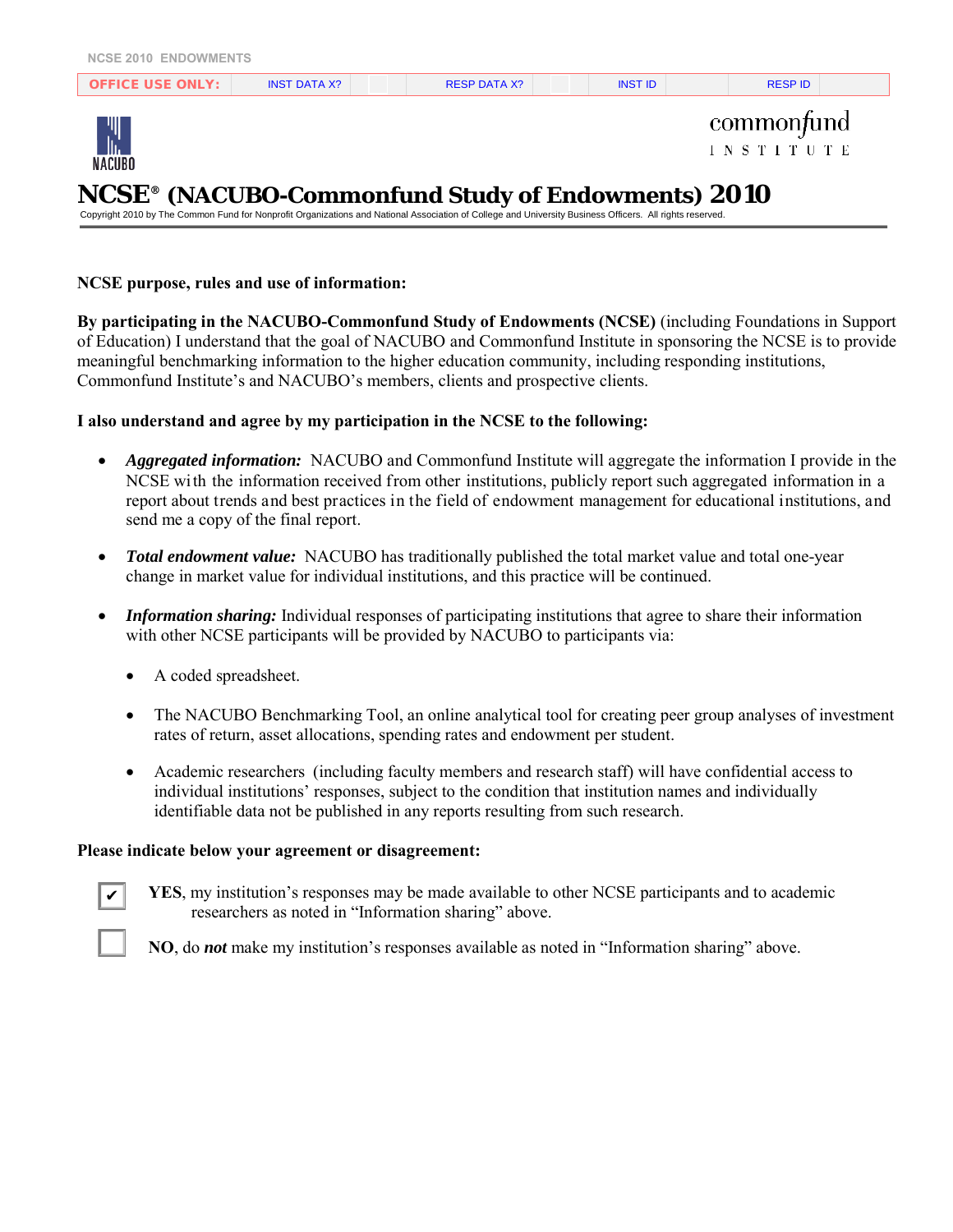#### IMPORTANT INFORMATION:

AN ONLINE GLOSSARY IS AVAILABLE BUT MANY TERMS ARE ALSO DEFINED WITHIN THE QUESTIONNAIRE. CLICK OR LET YOUR CURSOR HOVER OVER A TERM OR RESPONSE AREA FOR A MOMENT - A DEFINITION OR INSTRUCTION WILL POP UP.

YOU MAY TAB, CLICK OR SCROLL THROUGH THE QUESTIONNAIRE. A THUMBNAIL OF EACH PAGE AND A TABLE OF CONTENTS MAY ALSO BE ACCESSED VIA THE SIDEBAR TO THE LEFT OF THE QUESTIONNAIRE. THE SCROLL BAR TO THE RIGHT MAY ALSO BE UTILIZED TO NAVIGATE THE QUESTIONNAIRE.

FOR YOUR CONVENIENCE, AS YOU COMPLETE A SECTION, YOU MAY ENTER A CHECK IN THE 'CK' COLUMN IN THE TABLE OF CONTENTS BELOW.

IF YOU ENCOUNTER A TECHNICAL ISSUE OR NEED CLARIFICATION OF ANY QUESTION OR TERM, YOU MAY:

- CONTACT OUR HELP DESK AT 770.893.2821 OR 770.893.2823
- EMAIL YOUR QUESTIONS OR CONCERNS T[O HELPDESK@NCSE2010.ORG](mailto:HELPDESK@NCSE2010.org)
- ACCESS FAQs AT FAQs

THANK YOU,

THE NCSE 2010 TEAM

#### QUESTIONNAIRE CONTENT / TABLE OF CONTENTS (TOC)

THIS QUESTIONNAIRE IS DIVIDED INTO FIFTEEN DISCRETE SECTIONS AND IS LINKED TO AN ONLINE GLOSSARY AND FREQUENTLY ASKED QUESTIONS (FAQs). CLICK ON ANY SECTION LISTED BELOW TO PREVIEW, TO INITIATE COMPLETION OR TO LINK TO THE GLOSSARY OR FAQs (5GSO ACCESSABLE AT THE END OF EACH SECTION).

| <b>SECTION</b>                                 | PG. | <b>TAB</b> | СK | <b>SECTION</b>                            | PG. | TAB        | CК |
|------------------------------------------------|-----|------------|----|-------------------------------------------|-----|------------|----|
| <b>DEMOGRAPHICS</b><br>Т.                      | 3   |            |    | <b>UNDERWATER FUNDS</b><br>IX.            | 14  |            |    |
| <b>II. FUND FLOWS AND LIQUIDITY</b>            | 4   |            |    | Х.<br><b>HIGHER EDUCATION PRICE INDEX</b> | 15  |            |    |
| III. FOUNDATION ASSETS                         | 6   |            |    | <b>INSTITUTIONAL DEBT</b><br>XI.          | 16  |            |    |
| IV. ASSET ALLOCATION                           | 7   |            |    | XII. FEES AND EXPENSES                    | 18  |            |    |
| <b>MARKETABLE ALTERNATIVE STRATEGIES</b><br>V. | 9   |            |    | <b>XIII. CONSULTANTS</b>                  | 19  |            |    |
| <b>VI. PORTFOLIO MANAGEMENT</b>                | 10  |            |    | XIV. GOVERNANCE/RESOURCES                 | 20  |            |    |
| <b>VII. SPENDING RATE/POLICY</b>               | 11  |            |    | XV. INVESTMENT COMMITTEE/BOARD            | 21  |            |    |
| <b>VIII. SOCIAL INVESTING CRITERIA</b>         | 13  |            |    | <b>GLOSSARY (ONLINE)</b>                  |     | <b>GLS</b> |    |
|                                                |     |            |    | <b>FAQs (ONLINE)</b>                      |     | <b>FAQ</b> |    |

TO RETURN TO QUESTIONNAIRE CONTENT, CLICK ON THE "TOC" BOX AT THE END OF EACH SECTION.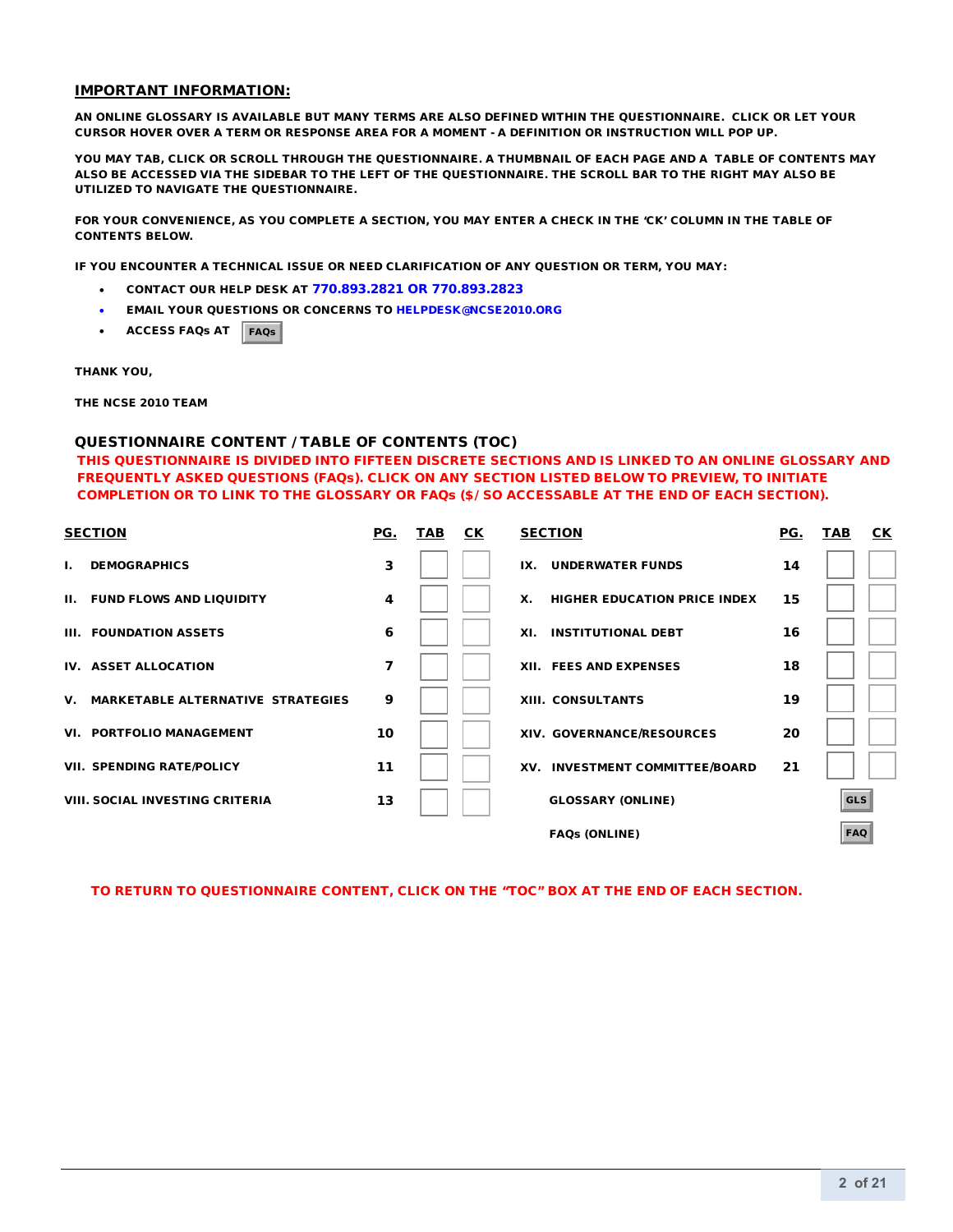## I. DEMOGRAPHICS

|                                                                                                                                                                               | <b>Kenyon College</b>                       |                                                                                                                                                                                                                           |                 |              |  |  |  |
|-------------------------------------------------------------------------------------------------------------------------------------------------------------------------------|---------------------------------------------|---------------------------------------------------------------------------------------------------------------------------------------------------------------------------------------------------------------------------|-----------------|--------------|--|--|--|
| <b>NAME OF INSTITUTION:</b>                                                                                                                                                   |                                             |                                                                                                                                                                                                                           |                 |              |  |  |  |
|                                                                                                                                                                               |                                             | PLEASE ENTER NAME OF INSTITUTION AS IT SHOULD APPEAR IN THE LIST OF PARTICIPATING INSTITUTIONS                                                                                                                            |                 |              |  |  |  |
| <b>RESPONDENT NAME:</b>                                                                                                                                                       | Teri L. Blanchard                           |                                                                                                                                                                                                                           |                 |              |  |  |  |
| <b>TITLE</b>                                                                                                                                                                  | <b>Associate Vice President for Finance</b> |                                                                                                                                                                                                                           |                 |              |  |  |  |
| <b>MAILING ADDRESS / P.O.BOX</b>                                                                                                                                              | 309 Chase Avenue                            |                                                                                                                                                                                                                           |                 |              |  |  |  |
| <b>ADDRESS CONTINUED</b>                                                                                                                                                      | <b>Eaton Center - South</b>                 |                                                                                                                                                                                                                           |                 |              |  |  |  |
| <b>CITY</b>                                                                                                                                                                   | <b>Gambier</b>                              | <b>STATE</b><br>OH                                                                                                                                                                                                        | <b>ZIP CODE</b> | 43022        |  |  |  |
| <b>E-MAIL</b>                                                                                                                                                                 | blanchard@kenyon.edu                        |                                                                                                                                                                                                                           |                 |              |  |  |  |
| <b>TELEPHONE</b>                                                                                                                                                              | 740-427-5181                                | XXX-XXX-XXXX                                                                                                                                                                                                              |                 |              |  |  |  |
| <b>1.A. RESPONDING INSTITUTION CATEGORY:</b><br><b>CHECK ONE</b>                                                                                                              |                                             | Private College and University Endowments<br>Public College, University or System Funds<br><b>Public or Private Institution Related Foundations</b><br><b>Combined Endowment/Foundation</b><br>Other <b>SPECIFY BELOW</b> |                 | V            |  |  |  |
| <b>B. CARNEGIE CLASSIFICATION:</b><br><b>CHECK ONE</b>                                                                                                                        |                                             | Doctorate-granting university<br>Master's college or university<br>Baccalaureate college<br>Community college<br>Special focus institution                                                                                |                 | V            |  |  |  |
| 1,626<br>C. NUMBER OF FULL-TIME EQUIVALENT (FTE) STUDENTS ENROLLED FOR CREDIT:<br>ENTER HERE THE NUMBER PROVIDED BY YOUR INSTITUTION IN THE FALL 2009 IPEDS ENROLLMENT SURVEY |                                             |                                                                                                                                                                                                                           |                 |              |  |  |  |
| <b>D. INSTITUTION'S FISCAL YEAR END DATE:</b>                                                                                                                                 | 06/30                                       | 05/31<br><b>OTHER</b>                                                                                                                                                                                                     | <b>SPECIFY</b>  | <b>MM/DD</b> |  |  |  |
| <b>COMMENTS:</b>                                                                                                                                                              |                                             |                                                                                                                                                                                                                           |                 |              |  |  |  |
| <b>CLICK TO ACCESS:</b>                                                                                                                                                       | GLS<br><b>FAQs</b><br><b>GLOSSARY</b>       | FAQ<br><b>RETURN TO TABLE OF CONTENTS</b>                                                                                                                                                                                 |                 | <b>TOC</b>   |  |  |  |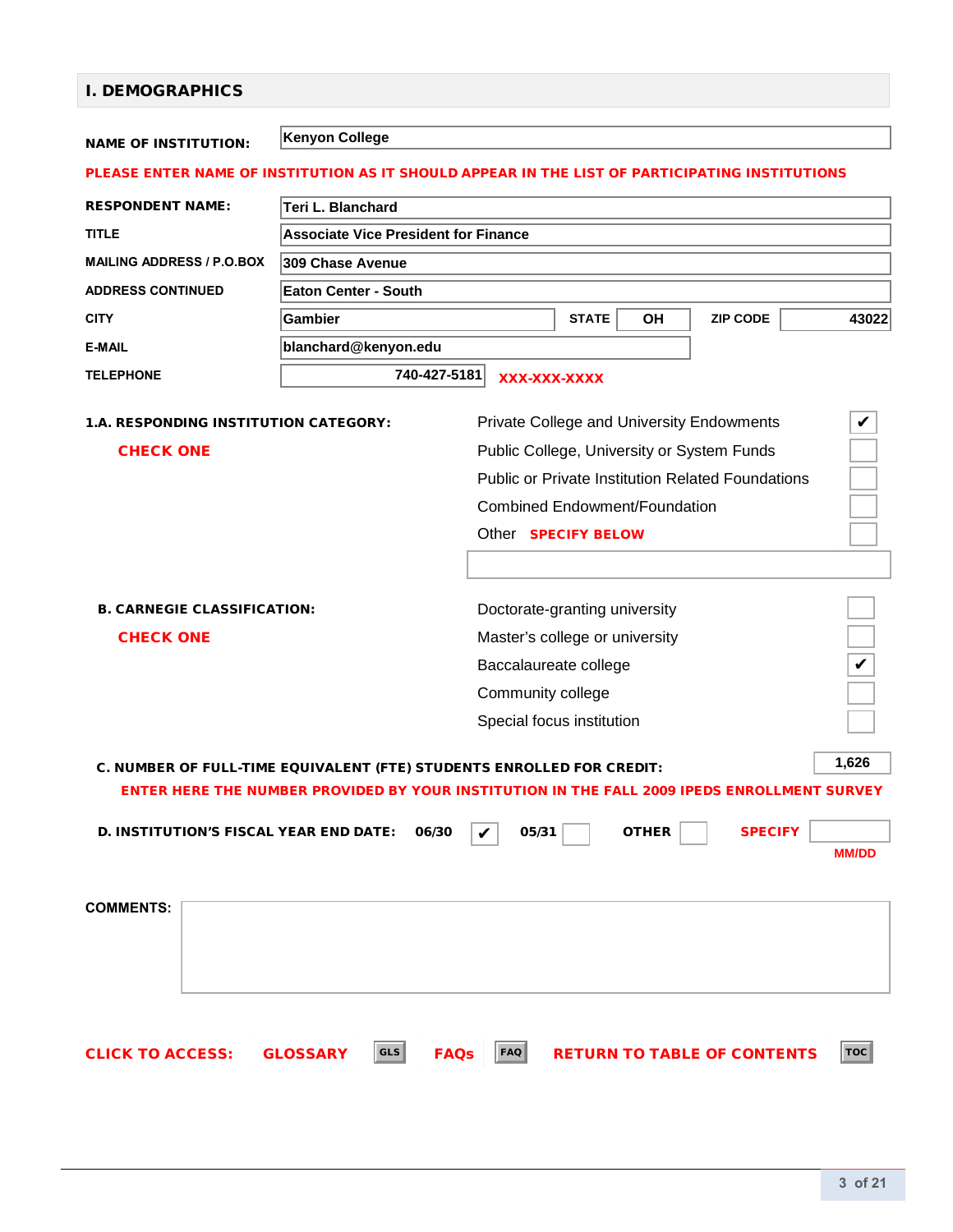### II. FUND FLOWS AND LIQUIDITY

#### **2.A.** What were the market values of the *component categories* of your *Endowment* at *June 30, 2010?*

#### INCLUDE REALIZED AND UNREALIZED APPRECIATION. EXCLUDE LIFE INCOME FUNDS, ANNUITY FUNDS, CURRENT FUNDS, PLANT FUNDS, WORKING CAPITAL AND PLEDGES (UNCONDITIONAL PROMISES).

|                                                                                             |                    |                             |        | <b>ENTER ACTUAL DOLLARS</b><br><b>K +KCI H7CAA5G</b> |
|---------------------------------------------------------------------------------------------|--------------------|-----------------------------|--------|------------------------------------------------------|
|                                                                                             | 1. True Endowment: | Donor Restricted            | \$     | 102,762,363                                          |
|                                                                                             |                    | Unrestricted                | \$     | 4,943,543                                            |
|                                                                                             |                    | <b>Total True Endowment</b> | S      | 107,705,906                                          |
|                                                                                             | 2. Term Endowment  |                             | æ      |                                                      |
| 3. Quasi-Endowment (Board Designated)                                                       |                    |                             | S      | 51,046,368                                           |
| 4. Funds Held In Trust by Others                                                            |                    |                             | œ<br>æ |                                                      |
| <b>TOTAL ENDOWMENT</b>                                                                      |                    |                             |        | 158,752,274                                          |
| IF COMPONENTS CANNOT BE BROKEN OUT, ENTER TOTAL ENDOWMENT HERE                              |                    | \$                          |        |                                                      |
| <b>B.</b> What was the total market value of your <i>Endowment</i> at <i>June</i> 30, 2009? |                    |                             |        | 151,055,850                                          |

**C.** What were the market values of the component categories of your *life income and annuity funds* at *June 30, 2010***?**

| what were the market values of the component categories of your <i>uje income and annuity funds</i> at <i>June 30, 2010?</i> |    |                                                         |
|------------------------------------------------------------------------------------------------------------------------------|----|---------------------------------------------------------|
|                                                                                                                              |    | '9BH9F'57HI5@'8C@@5FG<br>™К <del>II</del> <СІ Н'7САА 5G |
| 1. Charitable Remainder Trusts                                                                                               | จ  | 2,855,873                                               |
| 2. Charitable Gift Annuities                                                                                                 | ъ  | 3,095,011                                               |
| 3. Pooled Income Funds                                                                                                       | æ  | 2,287,475                                               |
| 4. Donor Advised Funds                                                                                                       | 5  |                                                         |
| 5. Other                                                                                                                     | \$ | 1,067,885                                               |
| <b>SPECIFY OTHER Life Income Fund</b>                                                                                        |    |                                                         |
| <b>TOTAL LIFE INCOME/ANNUITY FUNDS</b>                                                                                       | \$ | 9,306,244                                               |
| IF COMPONENTS CANNOT BE BROKEN OUT,<br>œ<br>Φ<br><b>ENTER TOTAL LIFE INCOME/ANNUITY FUNDS HERE</b>                           |    |                                                         |

 **D.** Please indicate all *additions* to the investment pool during the fiscal year ending *June 30, 2010*.

|  | IF NO "INVESTMENT POOL", PLEASE INDICATE THE VALUES BASED ON INSTITUTION'S TOTAL ENDOWMENT. |
|--|---------------------------------------------------------------------------------------------|
|--|---------------------------------------------------------------------------------------------|

**ENTER ACTUAL DOLLARS** 

|                                                                |                                                       | K + K CI H 7 CA A 5 G                                 |
|----------------------------------------------------------------|-------------------------------------------------------|-------------------------------------------------------|
|                                                                | 1. Appreciation and investment income                 | \$<br>10,357,244                                      |
| 2. Individual gifts & bequests:                                | Donor Restricted                                      | \$<br>3,264,934                                       |
|                                                                | Unrestricted                                          | \$                                                    |
|                                                                | Total Individual gifts & bequests                     | \$<br>3,264,934                                       |
| 3. Other gifts:                                                | Donor Restricted                                      | \$<br>2,917,648                                       |
|                                                                | Unrestricted                                          | \$                                                    |
|                                                                | Total Other gifts                                     | \$<br>2,917,648                                       |
|                                                                | 4. All other additions (e.g. operating surplus, etc.) | \$<br>1,461,951                                       |
| <b>SPECIFY OTHER ADDITIONS</b>                                 |                                                       | Transfers from temporarily restricted, matured trusts |
| <b>TOTAL ADDITIONS</b>                                         |                                                       | \$<br>18,001,777                                      |
| IF COMPONENTS CANNOT BE BROKEN OUT, ENTER TOTAL ADDITIONS HERE | \$                                                    |                                                       |
| <b>FUND FLOWS AND LIQUIDITY SECTION CONTINUES ON NEXT PAGE</b> |                                                       |                                                       |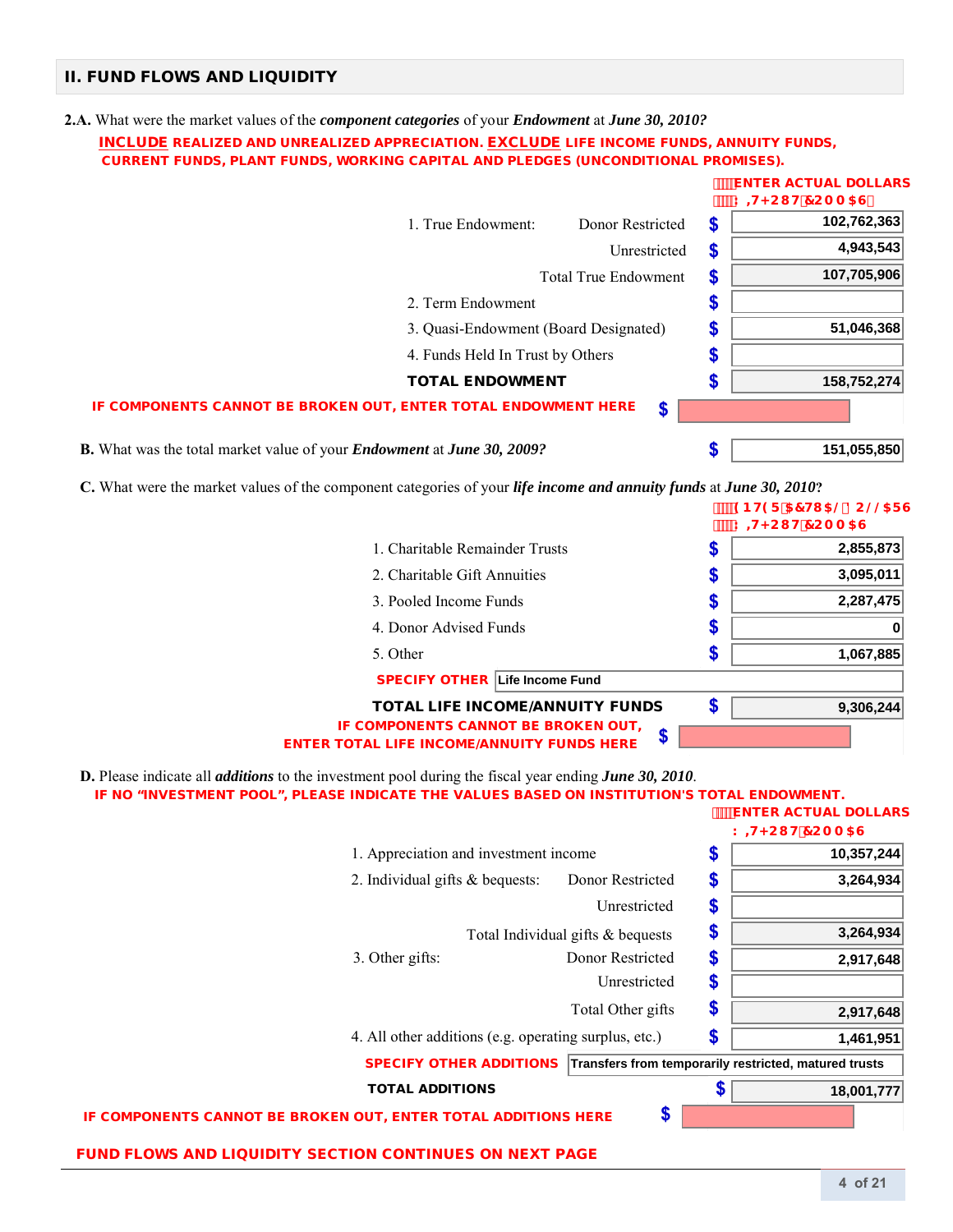#### **E.** Please indicate all *withdrawals* from the investment pool during the fiscal year ending *June 30, 2010***.** IF NO "INVESTMENT POOL", PLEASE INDICATE THE VALUES BASED ON INSTITUTION'S TOTAL ENDOWMENT.

|                                                                                                                                                                                                  |                                                                                                                                                                                              |                              |                                              |                                        |                                                              | <b>ENTER ACTUAL DOLLARS</b><br><b>K H<cl b="" h7caa5g<=""></cl></b> |                       |
|--------------------------------------------------------------------------------------------------------------------------------------------------------------------------------------------------|----------------------------------------------------------------------------------------------------------------------------------------------------------------------------------------------|------------------------------|----------------------------------------------|----------------------------------------|--------------------------------------------------------------|---------------------------------------------------------------------|-----------------------|
|                                                                                                                                                                                                  |                                                                                                                                                                                              | 1. Distribution for spending |                                              |                                        | \$                                                           |                                                                     | 8,335,963             |
|                                                                                                                                                                                                  |                                                                                                                                                                                              |                              | 2. Investment management and custody expense |                                        | \$                                                           |                                                                     | 1,969,390             |
|                                                                                                                                                                                                  |                                                                                                                                                                                              | 3. Non-recurring expense     |                                              |                                        | \$                                                           |                                                                     |                       |
|                                                                                                                                                                                                  |                                                                                                                                                                                              | 4. All other withdrawals     |                                              |                                        | \$                                                           |                                                                     | 3,064,140             |
|                                                                                                                                                                                                  |                                                                                                                                                                                              |                              | <b>SPECIFY OTHER WITHDRAWALS</b>             |                                        | Annuities and a trust were removed from the                  |                                                                     |                       |
|                                                                                                                                                                                                  |                                                                                                                                                                                              | <b>TOTAL WITHDRAWALS</b>     |                                              |                                        | \$                                                           |                                                                     | 13,369,493            |
| IF COMPONENTS CANNOT BE BROKEN OUT, ENTER TOTAL WITHDRAWALS HERE                                                                                                                                 |                                                                                                                                                                                              |                              |                                              |                                        | \$                                                           |                                                                     |                       |
| F. What was the net annualized total return of your endowment's investable assets?<br>G. What percentage of your <i>investable assets</i> is <i>not</i> part of your endowment?                  | $7.90 _{\frac{O}{2}}$<br><b>ONE-YEAR</b><br><b>UNCERTAIN</b>                                                                                                                                 | THREE-YEAR                   | $(2.20)$ %<br><b>UNCERTAIN</b>               | FIVE-YEAR<br><b>UNCERTAIN</b>          | <b>NET OF EXTERNAL FEES</b><br>3.60 $\frac{9}{6}$<br>46.10 % | TEN-YEAR<br><b>UNCERTAIN</b><br><b>UNCERTAIN</b>                    | $3.10 _{\frac{9}{6}}$ |
|                                                                                                                                                                                                  |                                                                                                                                                                                              |                              |                                              |                                        |                                                              |                                                                     |                       |
| H. During fiscal year 2010, what percentage of your institution's operating budget<br>was funded from your endowment?                                                                            |                                                                                                                                                                                              |                              |                                              |                                        | $7.00\,$ %                                                   | <b>UNCERTAIN</b><br><b>SKIP TO 0.2.&gt;</b>                         |                       |
| I. How does that compare with the previous fiscal year?                                                                                                                                          |                                                                                                                                                                                              |                              |                                              |                                        | <b>INCREASE</b>                                              | <b>DECREASE</b>                                                     |                       |
|                                                                                                                                                                                                  |                                                                                                                                                                                              |                              |                                              |                                        | <b>NO CHANGE</b>                                             | <b>UNCERTAIN</b>                                                    |                       |
| J. During <i>fiscal year 2010</i> , what percentage of your institution's <i>operating budget</i> was<br>funded by annual giving?<br>K. What is your percentage return <i>objective</i> for your |                                                                                                                                                                                              |                              | DO NOT HAVE A RETURN OBJECTIVE FOR           |                                        | 5.30 %                                                       | <b>UNCERTAIN</b><br><b>UNCERTAIN</b>                                |                       |
| long-term investable assets?                                                                                                                                                                     |                                                                                                                                                                                              |                              |                                              | <b>OUR LONG-TERM INVESTABLE ASSETS</b> |                                                              |                                                                     |                       |
|                                                                                                                                                                                                  |                                                                                                                                                                                              | CPI PLUS                     | $5.00   \frac{9}{6}$                         | <b>HEPI PLUS</b>                       | %                                                            | <b>OTHER</b>                                                        | %                     |
| As a consequence of the continuing credit/financial market situation                                                                                                                             |                                                                                                                                                                                              |                              |                                              |                                        |                                                              |                                                                     |                       |
| L. To what extent did your institution experience a <i>liquidity (cash) squeeze</i> during<br>fiscal year 2010?                                                                                  |                                                                                                                                                                                              |                              |                                              |                                        |                                                              | <b>DID NOT EXPERIENCE</b>                                           | V                     |
| M. What actions has your institution taken or may be taking relative to any liquidity (cash) squeeze<br>I.E., HAVE YOU HAD TO GO TO YOUR BANK OR OTHER SOURCES TO ACCESS CASH FOR PAYROLL, ETC.  | you may have experienced or that you may be anticipating?                                                                                                                                    |                              |                                              |                                        | NO ACTIONS TAKEN OR ANTICIPATED                              |                                                                     |                       |
| <b>SECTION COMMENTS:</b>                                                                                                                                                                         | In relation to question K: the return objective for the College's investable assets is CPI + spending, fees and<br>expenses. In relation to the Endowment, this equates to about CPI + 5.00% |                              |                                              |                                        |                                                              |                                                                     |                       |
| <b>CLICK TO ACCESS:</b>                                                                                                                                                                          | <b>GLOSSARY</b>                                                                                                                                                                              | <b>GLS</b>                   | <b>FAQs</b><br><b>FAQ</b>                    |                                        | <b>RETURN TO TABLE OF CONTENTS</b>                           |                                                                     | <b>TOC</b>            |
|                                                                                                                                                                                                  |                                                                                                                                                                                              |                              |                                              |                                        |                                                              |                                                                     | 5.0521                |

L,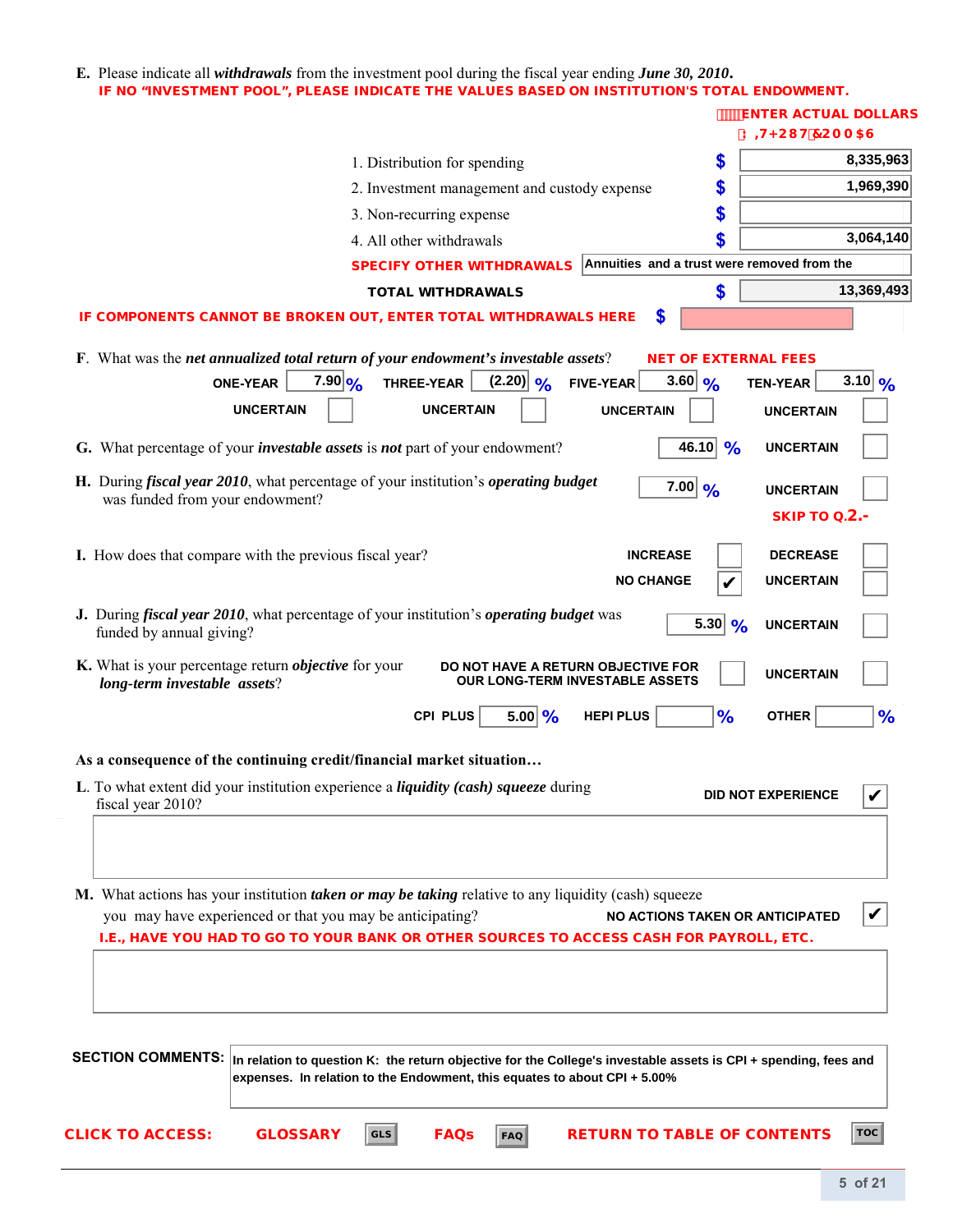| <b>III. FOUNDATION ASSETS</b>                                                                                                                                                                                                                                                                                      |          |
|--------------------------------------------------------------------------------------------------------------------------------------------------------------------------------------------------------------------------------------------------------------------------------------------------------------------|----------|
| 3.A. Does the <i>total endowment</i> amount (FROM Q.2.A)<br><b>YES</b><br><b>UNCERTAIN</b><br><b>SKIP TO Q.3.C</b><br><b>NO</b><br>include <i>foundation</i> investment pool assets?                                                                                                                               |          |
| <b>SKIP TO SECTION</b><br><b>B.</b> Do you have a <i>separately</i> administered foundation?<br><b>SKIP TO Q.3.F</b><br><b>YES</b><br><b>NO</b><br><b>COMMENTS</b>                                                                                                                                                 |          |
| C. What were the market values of the <i>component categories</i> of your <i>Foundation</i> at <i>June 30, 2010?</i><br><b>INCLUDE REALIZED AND UNREALIZED APPRECIATION. EXCLUDE LIFE INCOME FUNDS, ANNUITY FUNDS,</b><br><b>CURRENT FUNDS, PLANT FUNDS, WORKING CAPITAL AND PLEDGES (UNCONDITIONAL PROMISES).</b> |          |
| <b>ENTER ACTUAL DOLLARS</b>                                                                                                                                                                                                                                                                                        |          |
| K <b>H<cl b="" h7caa5g<=""><br/>\$<br/>1. True Endowment:<br/>Donor Restricted</cl></b>                                                                                                                                                                                                                            |          |
| Unrestricted<br>\$                                                                                                                                                                                                                                                                                                 |          |
| \$<br><b>Total True Endowment</b>                                                                                                                                                                                                                                                                                  | 0        |
| \$<br>2. Term Endowment                                                                                                                                                                                                                                                                                            |          |
| \$<br>3. Quasi-Endowment (Board Designated)                                                                                                                                                                                                                                                                        |          |
| \$<br>4. Funds Held In Trust by Others                                                                                                                                                                                                                                                                             |          |
| \$<br><b>TOTAL ENDOWMENT</b>                                                                                                                                                                                                                                                                                       | $\bf{0}$ |
| IF COMPONENTS CANNOT BE BROKEN OUT, ENTER TOTAL ENDOWMENT HERE<br>\$                                                                                                                                                                                                                                               |          |
|                                                                                                                                                                                                                                                                                                                    |          |
| \$<br>D. What was the total market value of your Foundation at June 30, 2009?                                                                                                                                                                                                                                      |          |
| <b>ENTER ACTUAL DOLLARS</b><br>K <b>H</b> <cl h'7caa5g<br="">1. Charitable Remainder Trusts<br/>\$</cl>                                                                                                                                                                                                            |          |
| \$<br>2. Charitable Gift Annuities                                                                                                                                                                                                                                                                                 |          |
| \$<br>3. Pooled Income Funds                                                                                                                                                                                                                                                                                       |          |
| 4. Donor Advised Funds<br>\$                                                                                                                                                                                                                                                                                       |          |
| 5. Other                                                                                                                                                                                                                                                                                                           |          |
| <b>SPECIFY OTHER</b>                                                                                                                                                                                                                                                                                               |          |
| \$<br><b>TOTAL LIFE INCOME/ANNUITY FUNDS</b>                                                                                                                                                                                                                                                                       | $\bf{0}$ |
| IF COMPONENTS CANNOT BE BROKEN OUT,<br>\$<br><b>ENTER TOTAL LIFE INCOME/ANNUITY FUNDS HERE</b>                                                                                                                                                                                                                     |          |
| F. What is the <i>formal</i> (legal) name of the foundation?                                                                                                                                                                                                                                                       |          |
| G. Who is the proper contact for information regarding your <i>foundation</i> ?<br><b>SOMEONE ELSE</b><br><b>MYSELF</b>                                                                                                                                                                                            |          |
| <b>TITLE</b><br><b>NAME</b>                                                                                                                                                                                                                                                                                        |          |
| <b>EMAIL</b><br><b>PHONE</b><br>XXX-XXX-XXXX                                                                                                                                                                                                                                                                       |          |
|                                                                                                                                                                                                                                                                                                                    |          |
| <b>SECTION COMMENTS:</b>                                                                                                                                                                                                                                                                                           |          |
|                                                                                                                                                                                                                                                                                                                    |          |
|                                                                                                                                                                                                                                                                                                                    |          |
|                                                                                                                                                                                                                                                                                                                    |          |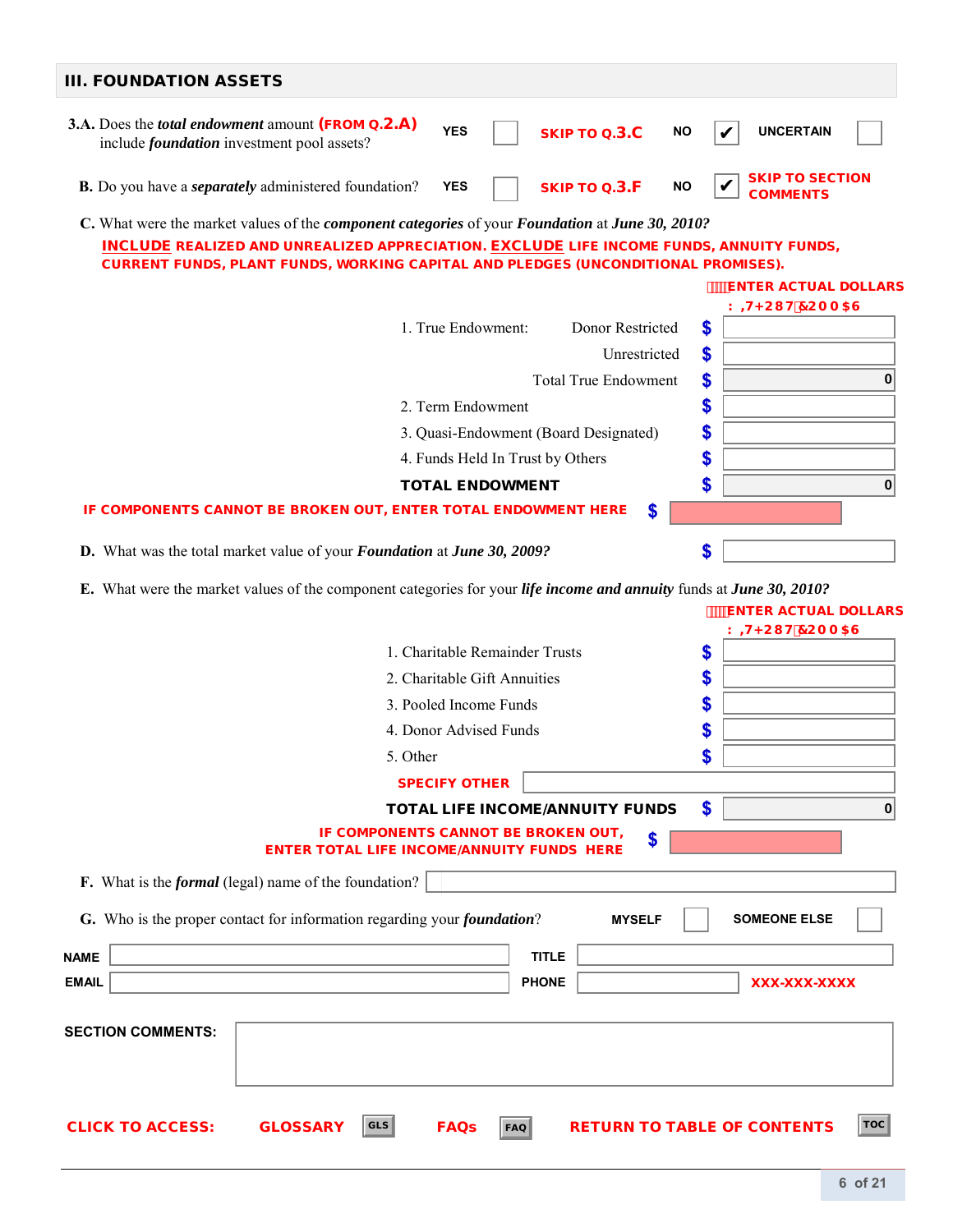## IV. ASSET ALLOCATION

|     | PLEASE ANSWER FOR EACH CATEGORY - LINES 1 THROUGH 26. IF UNABLE TO RESPOND WITH DETAIL                                                                                 |                                                       |                                                         |                         |
|-----|------------------------------------------------------------------------------------------------------------------------------------------------------------------------|-------------------------------------------------------|---------------------------------------------------------|-------------------------|
|     | WITHIN EACH CLASS, ANSWER, AS A MINIMUM, <u>ASSET CLASS TOTALS</u> - LINES 4, 11, 15, 22, 23, 24, 25 & 26.                                                             |                                                       |                                                         |                         |
| 4.A | What percentage of your <i>total</i> assets is <i>currently</i> invested in each of the asset classes<br>listed below?                                                 | <b>INVESTABLE ASSETS</b><br><b>(EX PENSION FUNDS)</b> |                                                         |                         |
|     | В<br>As of June 30, 2010, what were your percentage one year returns in each asset class?                                                                              | Α<br><b>Currently</b><br>Invested                     | в<br>Return @ 6/30/2010<br>$\overline{UNC}$ = UNCERTAIN |                         |
|     | <b>DOMESTIC EQUITIES:</b>                                                                                                                                              | <b>PCT INV</b>                                        | <b>PCT RTN</b>                                          | <b>UNC</b>              |
|     | 1 Active <b>INCLUDE REITS HERE</b>                                                                                                                                     | 1.36   96                                             |                                                         |                         |
| 2   | Index (Passive / Enhanced)                                                                                                                                             | $0.41$ %                                              |                                                         |                         |
| 3   | Multi-strategy Equity Fund<br><b>CHECK ONLY IF COMMONFUND MULTI-STRATEGY FUND</b>                                                                                      | $6.21\%$                                              |                                                         |                         |
| 4   | <b>DOMESTIC EQUITIES CLASS TOTAL:</b>                                                                                                                                  | $7.98\%$                                              | $14.40\frac{9}{6}$                                      |                         |
|     | <b>TOTAL CHECK - DOMESTIC EQUITIES AUTO SUM OF LINES 1+2+3</b>                                                                                                         | $7.98\%$                                              |                                                         |                         |
|     | <b>FIXED INCOME:</b>                                                                                                                                                   | <b>PCT INV</b>                                        | <b>PCT RTN</b>                                          | <b>UNC</b>              |
| 5   | Domestic Investment Grade (Active) INCLUDE TIPs HERE                                                                                                                   | $13.35 _{\frac{9}{6}}$                                |                                                         |                         |
| 6   | Domestic Investment Grade (Passive)                                                                                                                                    | $0.00  _{\%}$                                         |                                                         |                         |
|     | Domestic Non-Investment Grade (Active or Passive)                                                                                                                      | $1.77$ %                                              |                                                         |                         |
| 8   | International Investment Grade (Active or Passive)                                                                                                                     | $2.73 _{\frac{9}{6}}$                                 |                                                         |                         |
| 9   | Emerging Markets (Active or Passive)                                                                                                                                   | 6.24 %                                                |                                                         |                         |
|     | 10 Multi-strategy Bond Fund<br><b>CHECK ONLY IF COMMONFUND MULTI-STRATEGY FUND</b>                                                                                     | 4.68 $\frac{9}{6}$                                    |                                                         |                         |
|     | <b>11 FIXED INCOME CLASS TOTAL:</b>                                                                                                                                    | $28.77\,%$                                            | 13.00 $\frac{9}{6}$                                     |                         |
|     | TOTAL CHECK - FIXED INCOME AUTO SUM OF LINES 5+6+7+8+9+10                                                                                                              | $28.77\frac{9}{6}$                                    |                                                         |                         |
|     | <b>INTERNATIONAL EQUITIES:</b>                                                                                                                                         | <b>PCT INV</b>                                        | <b>PCT RTN</b>                                          | <b>UNC</b>              |
|     | 12 Active MSCI EAFE®                                                                                                                                                   | $1.27\,%$                                             |                                                         |                         |
|     | 13 Passive/index MSCI EAFE®                                                                                                                                            | $0.00   \frac{9}{6}$                                  |                                                         |                         |
|     | 14 Emerging Markets                                                                                                                                                    | $0.00   \frac{9}{6}$                                  |                                                         |                         |
|     | <b>15 INTERNATIONAL EQUITIES CLASS TOTAL:</b>                                                                                                                          | 1.27 $ %$                                             | %                                                       | $\checkmark$            |
|     | <b>TOTAL CHECK - INTERNATIONAL EQUITIES AUTO SUM OF LINES 12+13+14</b>                                                                                                 | $1.27\frac{9}{6}$                                     |                                                         |                         |
|     | <b>ALTERNATIVE STRATEGIES:</b>                                                                                                                                         | <b>PCT INV</b>                                        | <b>PCT RTN</b>                                          | <b>UNC</b>              |
|     | 16 Private Equity Real Estate <b>EXCLUDES REITs</b>                                                                                                                    | $5.13\%$                                              | $(19.70)$ %                                             |                         |
|     | 17 Venture Capital                                                                                                                                                     | $9.53\,%$                                             | $3.80\%$                                                |                         |
|     | 18 Private Equity LBO'S, MEZZANINE, M&A FUNDS, INTERNATIONAL PRIVATE EQUITY                                                                                            | $9.67\,%$                                             | $6.47\frac{9}{6}$                                       |                         |
|     | 19a Energy & Natural Resources - Includes Oil, Gas, Timber                                                                                                             | 1.64 %                                                | $12.10\frac{9}{6}$                                      |                         |
|     | <b>b</b> Commodities and Managed Futures                                                                                                                               | %                                                     | %                                                       |                         |
|     | 20 Marketable Alternative Strategies <b>INCLUDE HEDGE FUNDS, ABSOLUTE RETURN,</b><br><b>MARKET NEUTRAL, LONG/SHORT, 130/30 STRATEGY, EVENT DRIVEN AND DERIVATIVES.</b> | $20.60\,%$                                            | $9.59\%$                                                |                         |
|     | 21 Distressed Debt                                                                                                                                                     | $3.28\,%$                                             | 35.80 $\frac{9}{6}$                                     |                         |
|     | <b>22 ALTERNATIVE STRATEGIES CLASS TOTAL:</b>                                                                                                                          | 49.85 %                                               | %                                                       | $\overline{\mathbf{v}}$ |
|     | <b>TOTAL CHECK - ALTERNATIVE STRATEGIES AUTO SUM OF LINES 16 THRU 21</b>                                                                                               | 49.85 %                                               |                                                         |                         |
|     | <b>CASH and OTHER:</b>                                                                                                                                                 | <b>PCT INV</b>                                        | <b>PCT RTN</b>                                          | <b>UNC</b>              |
| 23  | Cash, Money Market Investments, Treasuries <b>ALL INVESTMENTS &lt;1 YEAR</b>                                                                                           | $10.25\,%$                                            | 1.20 %                                                  |                         |
|     | 24 Other SPECIFY Commodity real return fund, cash surrender of life insurance policies, land                                                                           | $1.88$ %                                              | %                                                       | $\checkmark$            |
|     | <b>25 CASH AND OTHER CLASS TOTAL:</b>                                                                                                                                  | $12.13$ %                                             |                                                         |                         |
|     | <b>TOTAL CHECK - CASH AND OTHER AUTO SUM OF LINES 23+24</b>                                                                                                            | $12.13$ %                                             |                                                         |                         |
|     | 26 PORTFOLIO TOTAL AUTO SUM OF LINES 4, 11, 15, 22 AND 25                                                                                                              | $100.00\frac{9}{6}$                                   |                                                         |                         |
|     | <b>TOTAL CHECK - PORTFOLIO TOTAL AUTO SUM OF CLASS TOTAL 7&lt;97?G</b>                                                                                                 | $100.00\%$                                            |                                                         |                         |
|     |                                                                                                                                                                        |                                                       |                                                         |                         |

#### ASSET ALLOCATION SECTION CONTINUES ON NEXT PAGE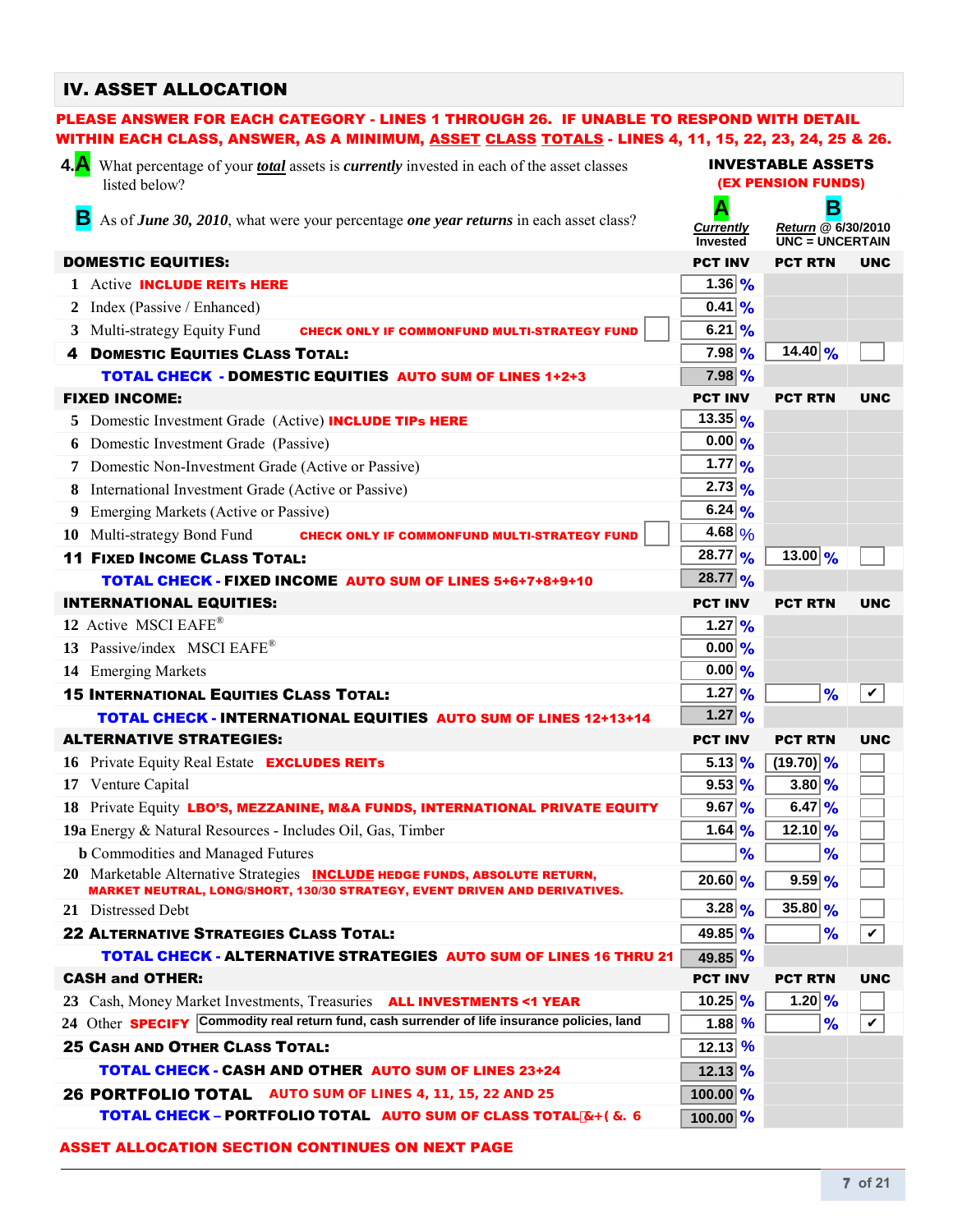| C. Do you use <i>liquidity classifications</i> in constructing your portfolio?                                                                                                                                                                                                                          | <b>YES</b><br><b>NO</b><br>V<br><b>UNCERTAIN</b><br><b>SKIP TO Q.4.E</b>                                                                                                                                                  |
|---------------------------------------------------------------------------------------------------------------------------------------------------------------------------------------------------------------------------------------------------------------------------------------------------------|---------------------------------------------------------------------------------------------------------------------------------------------------------------------------------------------------------------------------|
| D. Of your total portfolio, what percentage is allocated to the following liquidity categories?                                                                                                                                                                                                         | <b>UNCERTAIN</b>                                                                                                                                                                                                          |
|                                                                                                                                                                                                                                                                                                         | 1. Daily<br>%<br>2. Monthly<br>%<br>%<br>3. Quarterly<br>4. Annually<br>%<br>5. Illiquid $($ >365 days)<br>%<br>6. Other SPECIFY BELOW<br>%<br>As part of the process of approving an asset<br>$0.00\,$ %<br><b>TOTAL</b> |
| E. Are you changing or <i>considering</i> changing your approach<br>to constructing the asset allocation of your portfolio?<br>F. Which of the following classifications are you considering?                                                                                                           | <b>YES</b><br><b>UNCERTAIN</b><br><b>NO</b><br><b>SKIP TO SECTION COMMENTS</b><br><b>UNCERTAIN</b><br><b>SKIP TO SECTION COMMENTS</b>                                                                                     |
| 1. Growth Assets (domestic and international equities, private equities, etc.)<br>2. Risk Reduction (long/short, hedged equities, fixed income)<br>3. Inflation Protection [real assets (e.g. real estate, oil & gas, timberland), TIPS]<br>4. Opportunistic<br>5. Liquidity<br>6. Other: SPECIFY BELOW |                                                                                                                                                                                                                           |
| <b>SECTION COMMENTS:</b><br>The Investment Committee of the Board approved a new Asset Allocation Model in April, 2010<br>FAQ<br>GLS<br><b>CLICK TO ACCESS:</b><br><b>GLOSSARY</b><br><b>FAQs</b>                                                                                                       | <b>TOC</b><br><b>RETURN TO TABLE OF CONTENTS</b>                                                                                                                                                                          |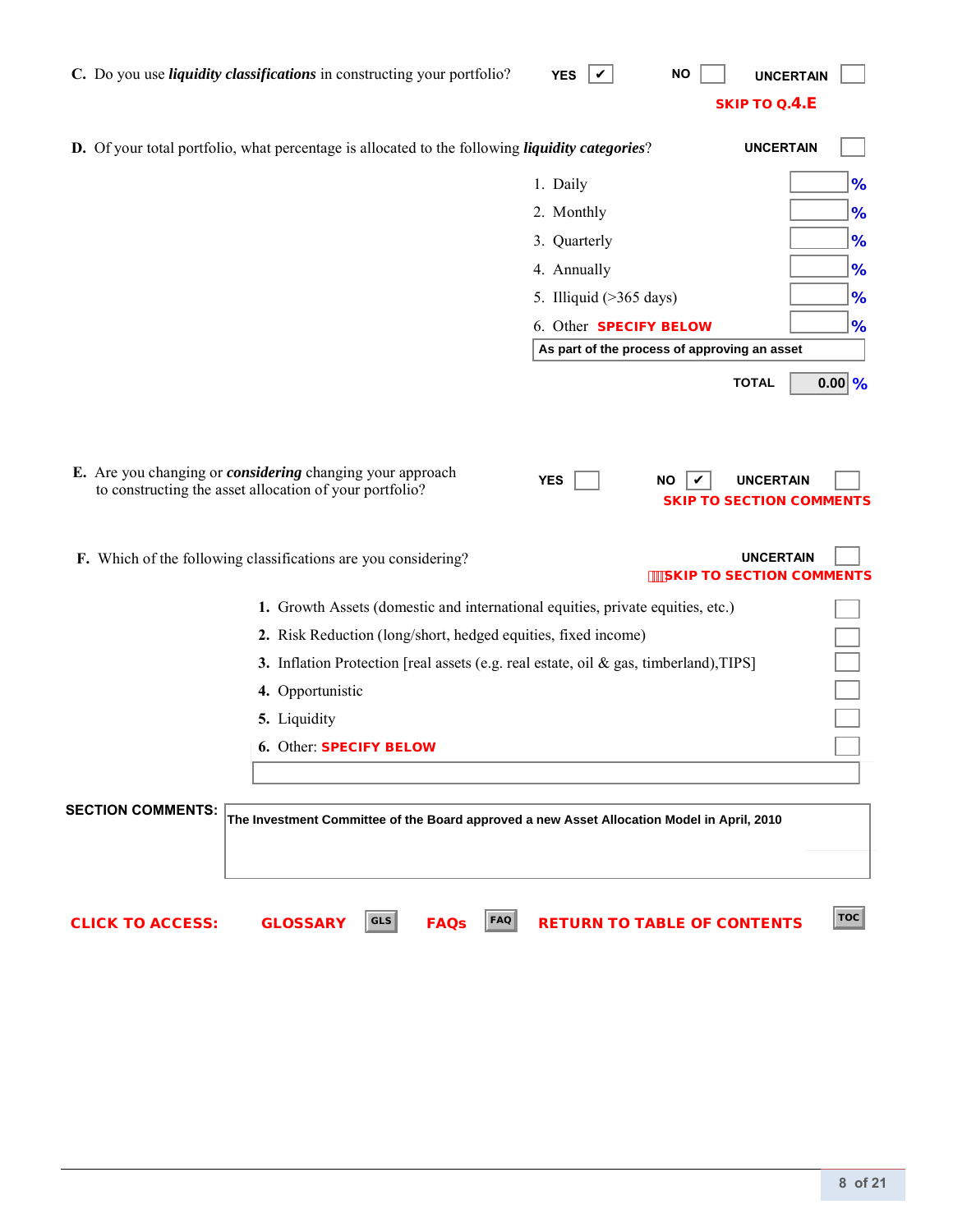| <b>V. MARKETABLE ALTERNATIVE STRATEGIES</b>                                                                                                                                                                                                                                     |  |
|---------------------------------------------------------------------------------------------------------------------------------------------------------------------------------------------------------------------------------------------------------------------------------|--|
| IF NO MARKETABLE ALTERNATIVES - Q.4.A, LINE 20 - CHECK HERE<br><b>YOU WILL SKIP TO SECTION 7CA A 9BHG</b>                                                                                                                                                                       |  |
| 5.A. During fiscal year 2010, of your dollar allocation to <i>marketable</i> alternative strategies,<br>$25.01   \frac{9}{6}$<br><b>UNCERTAIN</b><br>what percentage did you place <i>directly</i> with managers <i>versus</i> a fund of funds?<br>$=$ "\$" SKIP TO Q.5.D BELOW |  |
| NOTE: TOTAL OF DIRECTLY PLACED AND FUND OF FUNDS MARKETABLE ALTERNATIVES MUST ACCOUNT FOR ALL MARKETABLE<br>ALTERNATIVES FROM Q.4.A, LINE 20. INCLUDE HEDGE FUNDS, ABSOLUTE RETURN, MARKET NEUTRAL, LONG/SHORT, 130/30<br><b>STRATEGY, EVENT DRIVEN AND DERIVATIVES.</b>        |  |
| B. How many separate direct investment managers do you use for your marketable<br>3 <sup>2</sup><br><b>UNCERTAIN</b><br>alternative investments?                                                                                                                                |  |
| C. Regarding the <i>performance expectations</i> for your <i>directly placed marketable</i> alternatives portfolio                                                                                                                                                              |  |
| 1. Expectations have been exceeded                                                                                                                                                                                                                                              |  |
| 2. Performed about as expected                                                                                                                                                                                                                                                  |  |
| 3. Underperformed                                                                                                                                                                                                                                                               |  |
| <b>UNCERTAIN</b>                                                                                                                                                                                                                                                                |  |
| <b>D.</b> Regarding the <i>performance expectations</i> for your <i>fund of funds marketable</i> alternatives portfolio                                                                                                                                                         |  |
| 1. Expectations have been exceeded                                                                                                                                                                                                                                              |  |
| 2. Performed about as expected                                                                                                                                                                                                                                                  |  |
| 3. Underperformed                                                                                                                                                                                                                                                               |  |
| <b>UNCERTAIN</b>                                                                                                                                                                                                                                                                |  |
|                                                                                                                                                                                                                                                                                 |  |
| <b>SECTION COMMENTS:</b>                                                                                                                                                                                                                                                        |  |
|                                                                                                                                                                                                                                                                                 |  |
|                                                                                                                                                                                                                                                                                 |  |

 $\overline{C}$  CLICK TO ACCESS: GLOSSARY  $|\overline{cls}|$  FAQs  $|\overline{ra}$  RETURN TO TABLE OF CONTENTS  $|\overline{roc}$ 

**9 of 21**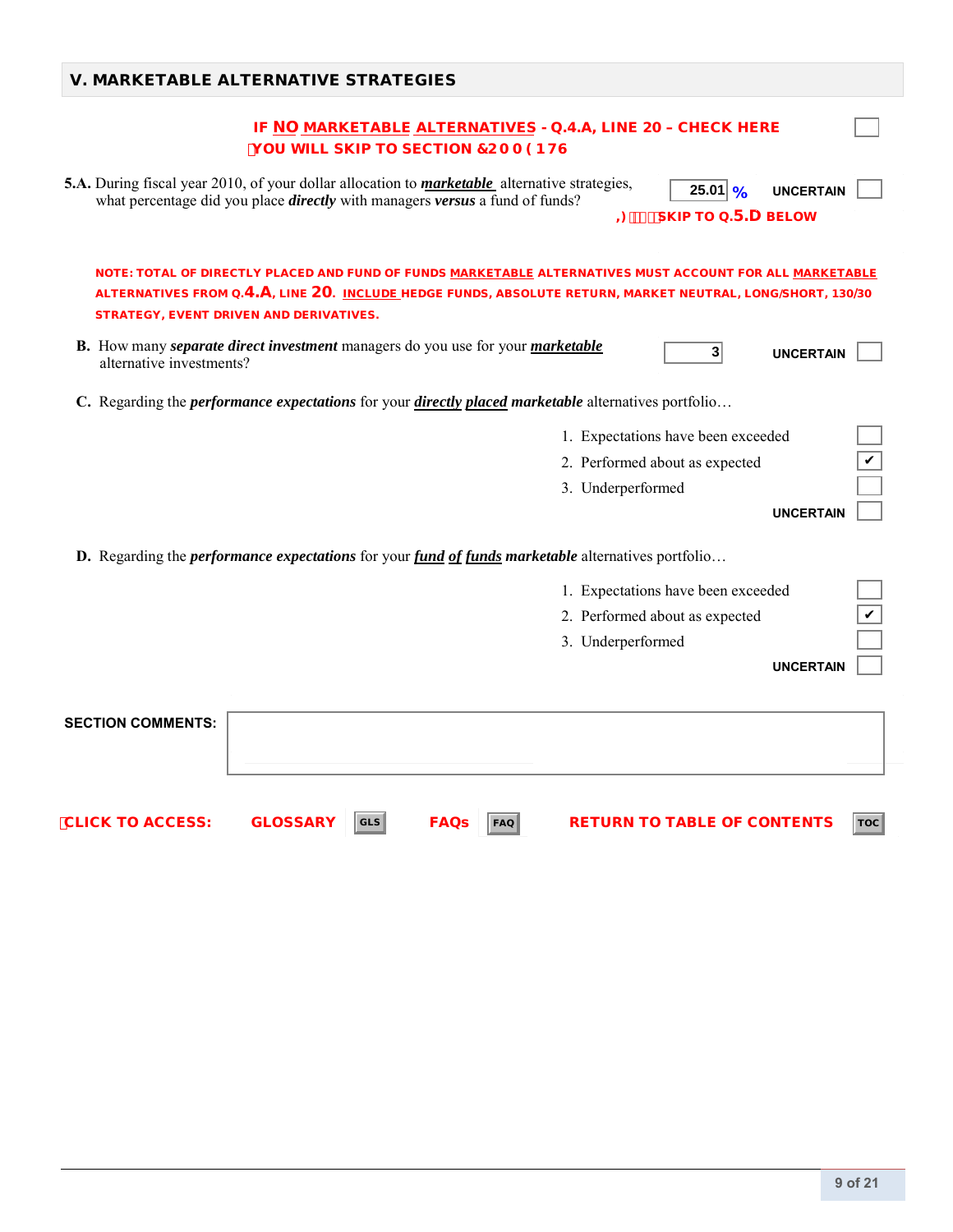| <b>VI. PORTFOLIO MANAGEMENT</b>                                                                                                                       |               |  |  |  |  |
|-------------------------------------------------------------------------------------------------------------------------------------------------------|---------------|--|--|--|--|
| <b>6.A.</b> Did you <i>rebalance</i> your portfolio in the past fiscal year?                                                                          |               |  |  |  |  |
| SKIP TO Q.6.C<br><b>YES</b><br><b>UNCERTAIN</b><br><b>NO</b>                                                                                          | SKIP TO O.6.C |  |  |  |  |
|                                                                                                                                                       |               |  |  |  |  |
| Why did you <b>not</b> rebalance?<br><b>UNCERTAIN</b><br>В.                                                                                           |               |  |  |  |  |
| The College is in the process of moving to the Asset Allocation Model adopted in April, 2010.                                                         |               |  |  |  |  |
|                                                                                                                                                       |               |  |  |  |  |
|                                                                                                                                                       |               |  |  |  |  |
| C. In managing your endowment's assets during fiscal year 2010, which of these situations occurred<br>that were <i>different</i> from previous years? | <b>NONE</b>   |  |  |  |  |
| 1. Did not rebalance the portfolio                                                                                                                    |               |  |  |  |  |
| 2. Did not follow our investment policy strictly as we wanted to wait for the market to settle down                                                   |               |  |  |  |  |
| 3. Obtained more liquidity                                                                                                                            |               |  |  |  |  |
| 4. Changed managers or investments that were losing money                                                                                             |               |  |  |  |  |
| 5 Other <b>SPECIFY BELOW</b>                                                                                                                          |               |  |  |  |  |
|                                                                                                                                                       |               |  |  |  |  |
|                                                                                                                                                       |               |  |  |  |  |

 **D.** Which of the following best describes your rebalancing policy?

|                          |                               |                           | IF NO REBALANCING POLICY, CHECK HERE - YOU WILL SKIP TO SECTION COMMENTS |     |
|--------------------------|-------------------------------|---------------------------|--------------------------------------------------------------------------|-----|
|                          |                               |                           | <b>YOU MAY SELECT RESPONSES FROM EACH COLUMN</b>                         |     |
|                          | <b>CALENDAR BASED</b>         |                           | <b>MARKET VALUE BASED</b>                                                |     |
|                          | 1. Annually                   |                           | 6. Target and Range Based                                                | V   |
|                          | 2. Semi-annually              |                           | 7. Response to Major Gifts or Other Cash Flows                           |     |
|                          | 3. Quarterly                  |                           | 8. Other <b>SPECIFY BELOW</b>                                            |     |
|                          | 4. Monthly                    |                           |                                                                          |     |
|                          | 5. Other <b>SPECIFY BELOW</b> |                           |                                                                          |     |
|                          |                               |                           |                                                                          |     |
|                          |                               |                           |                                                                          |     |
| <b>SECTION COMMENTS:</b> |                               |                           |                                                                          |     |
| <b>CLICK TO ACCESS:</b>  | <b>GLOSSARY</b><br><b>GLS</b> | <b>FAQs</b><br><b>FAQ</b> | <b>RETURN TO TABLE OF CONTENTS</b>                                       | TOC |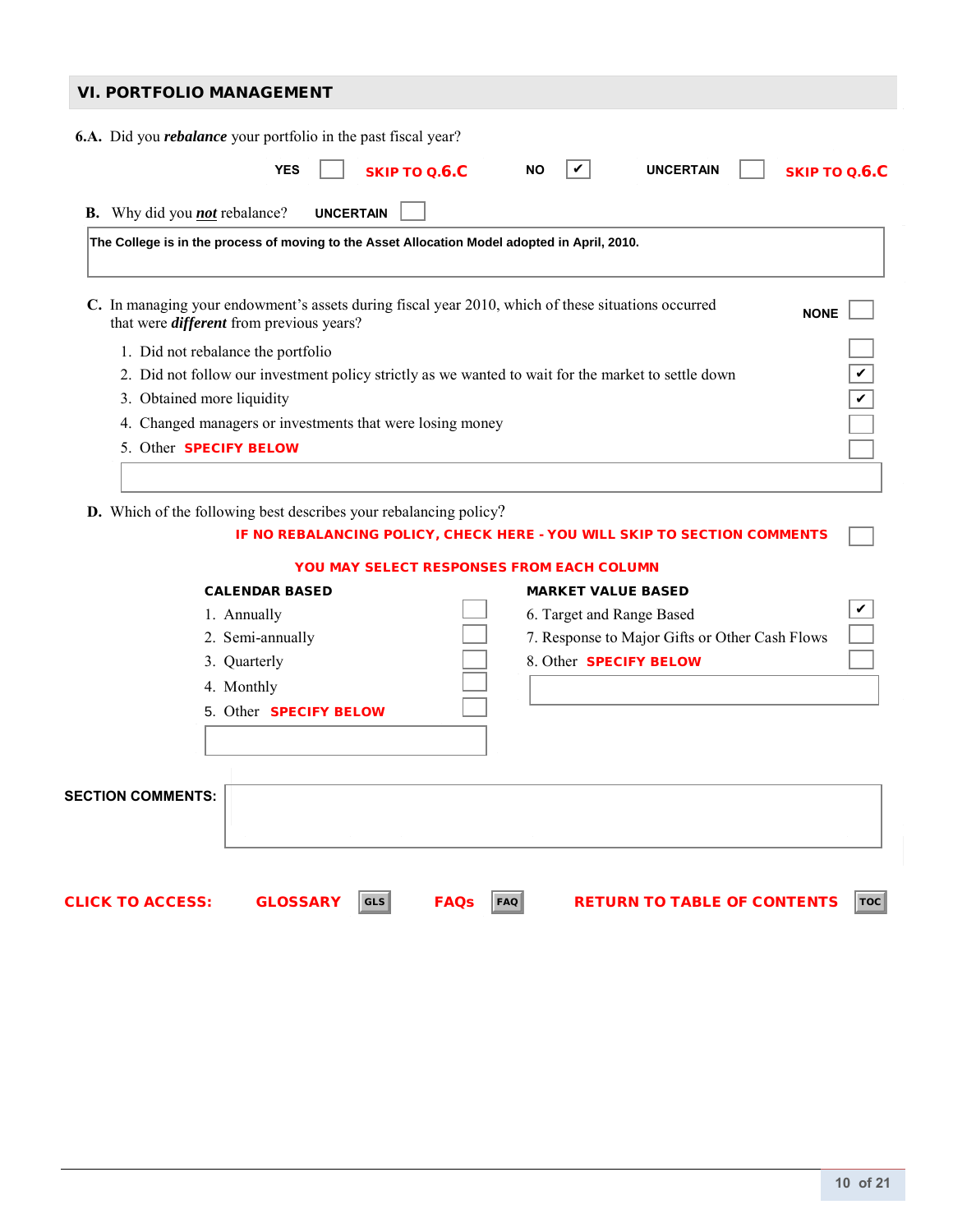## VIL SPENDING RATE / POLICY

| VII. SPENDING KATE / PULICY                                                                                                            |                  |                                 |                                 |  |
|----------------------------------------------------------------------------------------------------------------------------------------|------------------|---------------------------------|---------------------------------|--|
| <b>EFFECTIVE SPENDING RATE:</b>                                                                                                        |                  |                                 |                                 |  |
| 7. A. What was your <i>effective spending rate</i> for your most recent <i>fiscal</i> year?                                            |                  | 5.41<br>%                       | <b>UNCERTAIN</b>                |  |
| B. Did you increase or decrease your <i>effective spending rate</i> during the past fiscal year?<br><b>INCREASE</b><br><b>DECREASE</b> |                  | <b>NO CHANGE</b>                | <b>UNCERTAIN</b>                |  |
|                                                                                                                                        |                  | <b>SKIP TO Q.7.D</b>            |                                 |  |
| C. What was your <i>previous</i> fiscal year's <i>effective spending rate</i> ?                                                        |                  | 4.06 $%$                        | <b>UNCERTAIN</b>                |  |
| <b>D.</b> Did you increase or decrease your <i>actual spending dollars</i> during the past fiscal year?                                |                  |                                 |                                 |  |
| <b>INCREASE</b><br>$\mid \checkmark \mid$<br><b>DECREASE</b>                                                                           |                  | <b>NO CHANGE</b>                | <b>UNCERTAIN</b>                |  |
|                                                                                                                                        |                  | <b>SKIP TO Q.7.G BELOW</b>      |                                 |  |
|                                                                                                                                        |                  |                                 |                                 |  |
| E. By what percentage did your spending dollars increase or decrease?                                                                  |                  | 5.50 %                          | <b>UNCERTAIN</b>                |  |
| F. What are the <i>factors</i> that drove that change?                                                                                 |                  |                                 | <b>UNCERTAIN</b>                |  |
| Payout formula calculation and new gifts                                                                                               |                  |                                 |                                 |  |
|                                                                                                                                        |                  |                                 |                                 |  |
| G. Were there special appropriations in addition to your policy<br>spending rate?                                                      | <b>YES</b>       | ΝO                              | <b>UNCERTAIN</b>                |  |
|                                                                                                                                        |                  |                                 | <b>SKIP TO SECTION COMMENTS</b> |  |
| H. In addition to your policy spending rate, what percentage did special<br>appropriations represent?                                  |                  | %                               | <b>UNCERTAIN</b>                |  |
| I. For what purpose(s) were those special appropriations used?                                                                         |                  | CHECK ALL THAT APPLY            | <b>UNCERTAIN</b>                |  |
|                                                                                                                                        |                  | 1. Capital Campaign Costs       |                                 |  |
|                                                                                                                                        |                  | 2. Annual Fundraising Costs     |                                 |  |
|                                                                                                                                        |                  | 3. Recover Administrative Costs |                                 |  |
|                                                                                                                                        |                  | 4. Indirect Cost Reimbursement  |                                 |  |
|                                                                                                                                        |                  | 5. Major Campus Improvements    |                                 |  |
|                                                                                                                                        |                  | 6. Investment Management Fees   |                                 |  |
|                                                                                                                                        | 7. Debt Service  |                                 |                                 |  |
|                                                                                                                                        | 8. Financial Aid |                                 |                                 |  |
|                                                                                                                                        |                  | 9. Support Operating Budget     |                                 |  |
|                                                                                                                                        |                  | 10. Other: SPECIFY BELOW        |                                 |  |
|                                                                                                                                        |                  |                                 |                                 |  |
| <b>SECTION COMMENTS:</b>                                                                                                               |                  |                                 |                                 |  |

SPENDING RATE / POLICY SECTION CONTINUES ON NEXT PAGE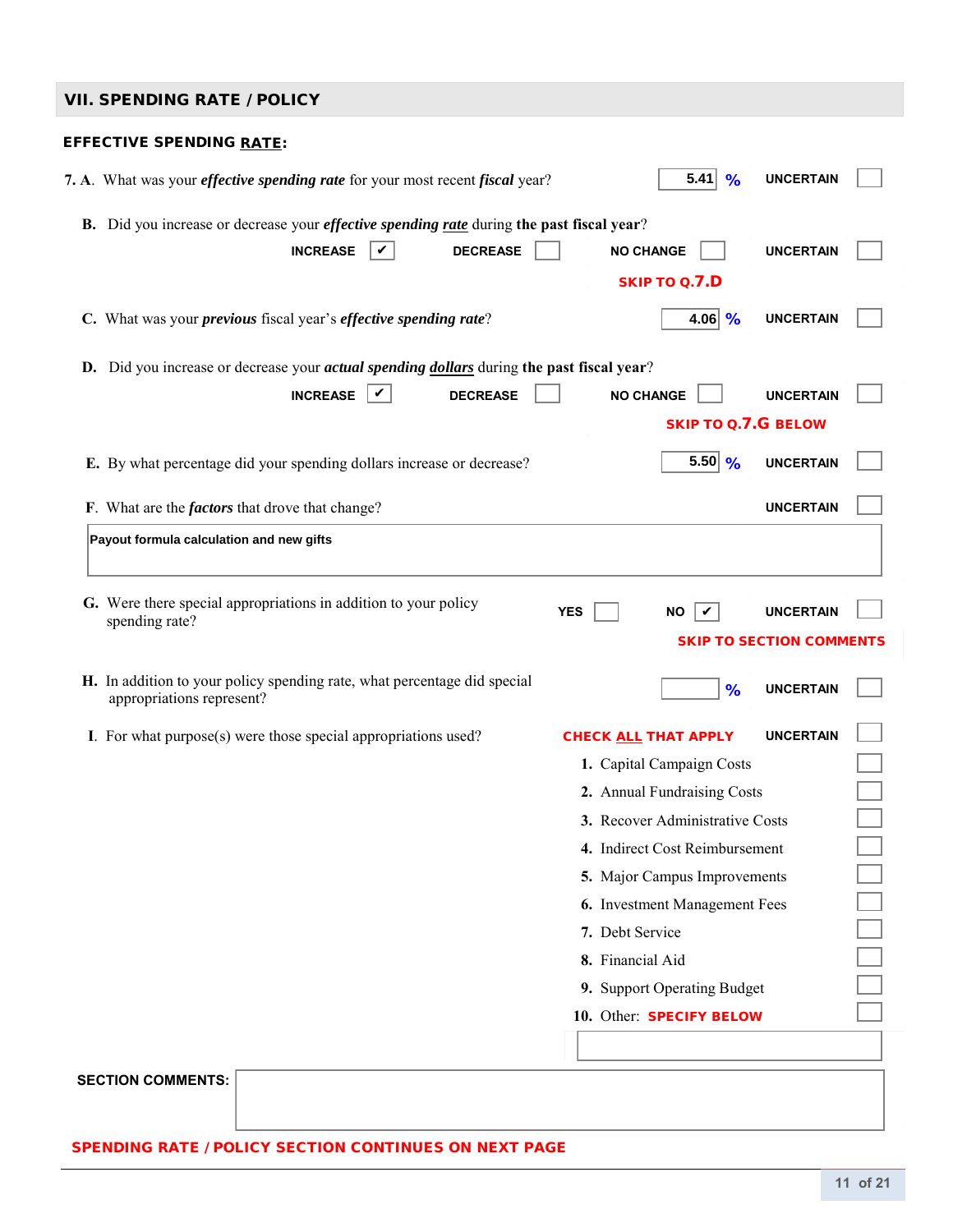### SPENDING POLICY:

| 7. J. What is your spending <i>policy</i> for planning and budgeting purposes?                                                             | <b>CHECK ALL THAT APPLY</b>                                                   |
|--------------------------------------------------------------------------------------------------------------------------------------------|-------------------------------------------------------------------------------|
| 1. Spend all current income E.G. DIVIDENDS, INTEREST, ETC.                                                                                 |                                                                               |
| 2. Spend a percentage of a moving average<br>Over what period?<br>12Q<br>3 YRS<br>16Q<br>20Q                                               | <b>SPECIFY</b><br>%<br>% UNCERTAIN<br><b>SPECIFY</b><br>5 YRS<br><b>OTHER</b> |
| 3. Spend a pre-specified percentage of <i>beginning</i> market value<br>4. Meet IRS minimum qualifying distribution of 5% FOUNDATIONS ONLY | <b>SPECIFY</b><br>%<br>% UNCERTAIN                                            |
| 5. Last year's spending amount plus inflation with upper and lower bands                                                                   |                                                                               |
| 6. Grow distribution at a predetermined inflation rate                                                                                     |                                                                               |
| 7. Weighted average or hybrid method (Yale/Stanford rule, etc.)                                                                            | $\checkmark$                                                                  |
| 8. Decide on an appropriate rate or amount each year                                                                                       |                                                                               |
| 9. Other rule SPECIFY                                                                                                                      |                                                                               |
| K. Do you include an <i>estimate of future gifts</i> when establishing<br>your spending policy?                                            | <b>UNCERTAIN</b><br><b>YES</b><br><b>NO</b><br>✓                              |
| L. Have you <i>deviated or do you plan to deviate</i> from your<br>spending policy due to a lower return environment?                      | <b>UNCERTAIN</b><br><b>YES</b><br><b>NO</b><br>V                              |
| <b>SECTION COMMENTS:</b>                                                                                                                   |                                                                               |
| <b>GLS</b><br><b>GLOSSARY</b><br><b>FAQs</b><br><b>FAQ</b><br><b>CLICK TO ACCESS:</b>                                                      | <b>RETURN TO TABLE OF CONTENTS</b><br>TOC                                     |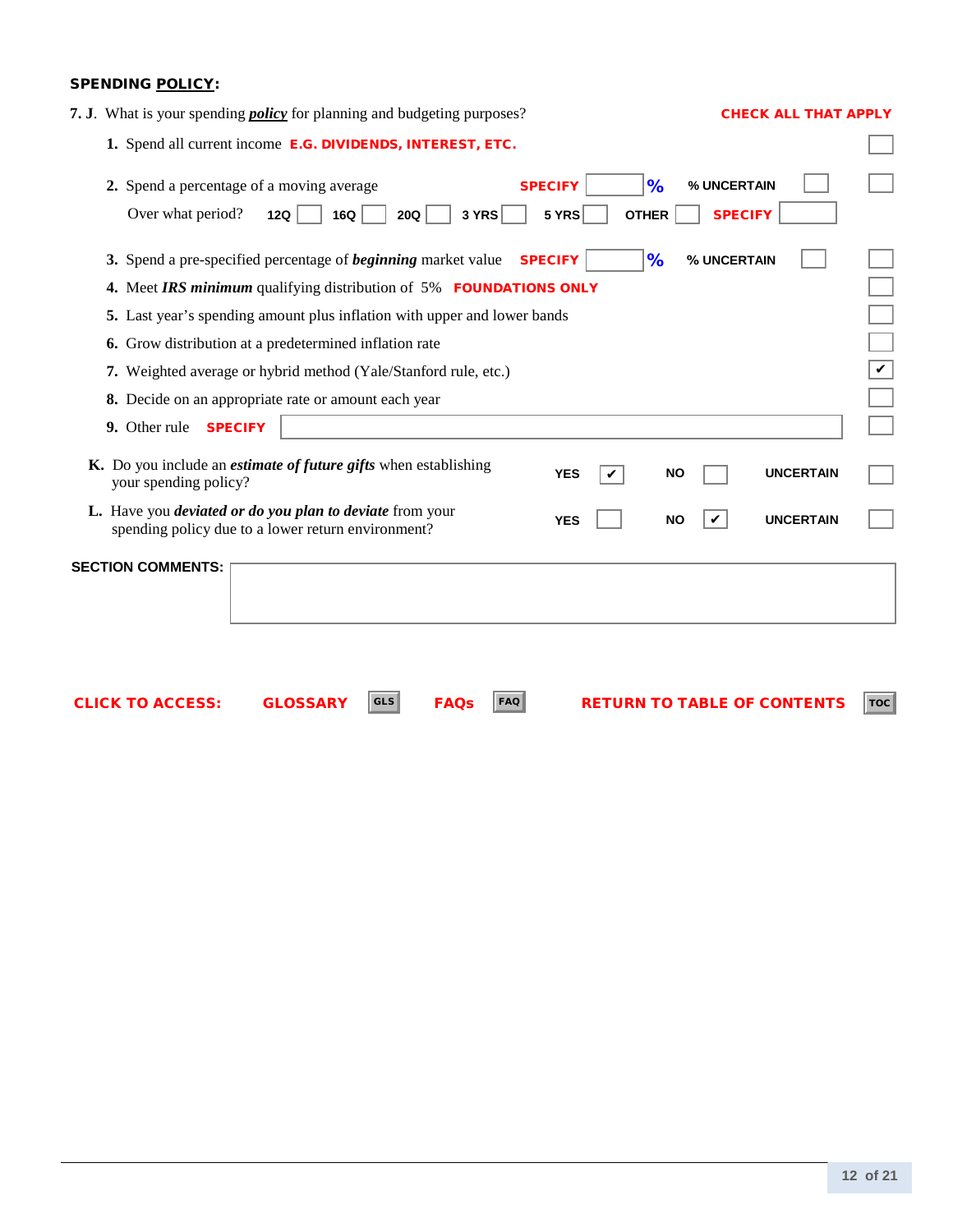| <b>VIII. SOCIAL INVESTING CRITERIA</b>                                                              |                                                                                                                                              |            |
|-----------------------------------------------------------------------------------------------------|----------------------------------------------------------------------------------------------------------------------------------------------|------------|
| 8.A. Do you have <i>social investing screening requirements</i> for your portfolio?                 | <b>YES</b>                                                                                                                                   |            |
| V<br>NO.                                                                                            | Not part of our basic investment philosophy<br><b>UNCERTAIN</b><br>but will screen when required by donor<br><b>SKIP TO SECTION COMMENTS</b> |            |
| <b>B.</b> Do you screen <i>all</i> or <i>part</i> of the portfolio?                                 | <b>ALL</b><br><b>PART</b><br><b>UNCERTAIN</b>                                                                                                |            |
| C. Which of the following screens do you impose? CHECK ALL THAT APPLY                               |                                                                                                                                              |            |
| 1. Abortion                                                                                         | 9. Pornography                                                                                                                               |            |
| 2. Alcohol                                                                                          | 10. Tobacco                                                                                                                                  |            |
| 3. Animal Welfare                                                                                   | 11. Unfair Labor Practices                                                                                                                   |            |
| 4. Birth Control                                                                                    | 12. Geopolitical/Location Specific E.G. DARFUR                                                                                               |            |
| 5. Cloning / Stem Cells                                                                             | 13. Standards of Corporate Governance                                                                                                        |            |
| 6. Environmental / Green Issues                                                                     | 14. Corporate Philanthropy                                                                                                                   |            |
| 7. Armaments / Weapons                                                                              | 15. Community Reinvestment Act (CRA) Compliance                                                                                              |            |
| 8. Gambling                                                                                         | 16. Other: SPECIFY BELOW                                                                                                                     |            |
|                                                                                                     |                                                                                                                                              |            |
| D. What steps do you take with regard to commingled funds (i.e. mutual funds, fund of funds, etc.)? | <b>UNCERTAIN</b>                                                                                                                             |            |
|                                                                                                     |                                                                                                                                              |            |
|                                                                                                     | 1. Exempt from SRI Policy                                                                                                                    |            |
|                                                                                                     | 2. Screen where possible                                                                                                                     |            |
|                                                                                                     | 3. Only hire managers who provide portfolio transparency                                                                                     |            |
|                                                                                                     | 4. Policy is to not invest in commingled funds                                                                                               |            |
|                                                                                                     | 5. Request a separate account                                                                                                                |            |
|                                                                                                     | 6. Other: SPECIFY BELOW                                                                                                                      |            |
|                                                                                                     |                                                                                                                                              |            |
| E. Does <i>sustainability</i> influence decision making for your investments?                       | <b>YES</b><br><b>UNCERTAIN</b>                                                                                                               |            |
|                                                                                                     | <b>SKIP TO Q.8.G BELOW</b>                                                                                                                   |            |
|                                                                                                     | <b>UNCERTAIN</b>                                                                                                                             |            |
| F. In what way(s) does <i>sustainability</i> influence decision making for your investments?        |                                                                                                                                              |            |
|                                                                                                     |                                                                                                                                              |            |
|                                                                                                     |                                                                                                                                              |            |
| G. Do you accept a percentage of <i>underperformance</i> in order to                                |                                                                                                                                              |            |
| pursue your SRI goals?                                                                              | <b>YES</b><br><b>NO</b><br><b>UNCERTAIN</b>                                                                                                  |            |
| H. Do you vote your proxies <i>consistent</i> with your SRI screening criteria?                     | <b>UNCERTAIN</b><br><b>YES</b><br>ΝO                                                                                                         |            |
| <b>SECTION COMMENTS:</b>                                                                            |                                                                                                                                              |            |
|                                                                                                     |                                                                                                                                              |            |
|                                                                                                     |                                                                                                                                              |            |
|                                                                                                     |                                                                                                                                              |            |
| <b>GLOSSARY</b><br><b>CLICK TO ACCESS:</b><br><b>GLS</b>                                            | <b>FAQs</b><br><b>FAQ</b><br><b>RETURN TO TABLE OF CONTENTS</b>                                                                              | <b>TOC</b> |
|                                                                                                     |                                                                                                                                              |            |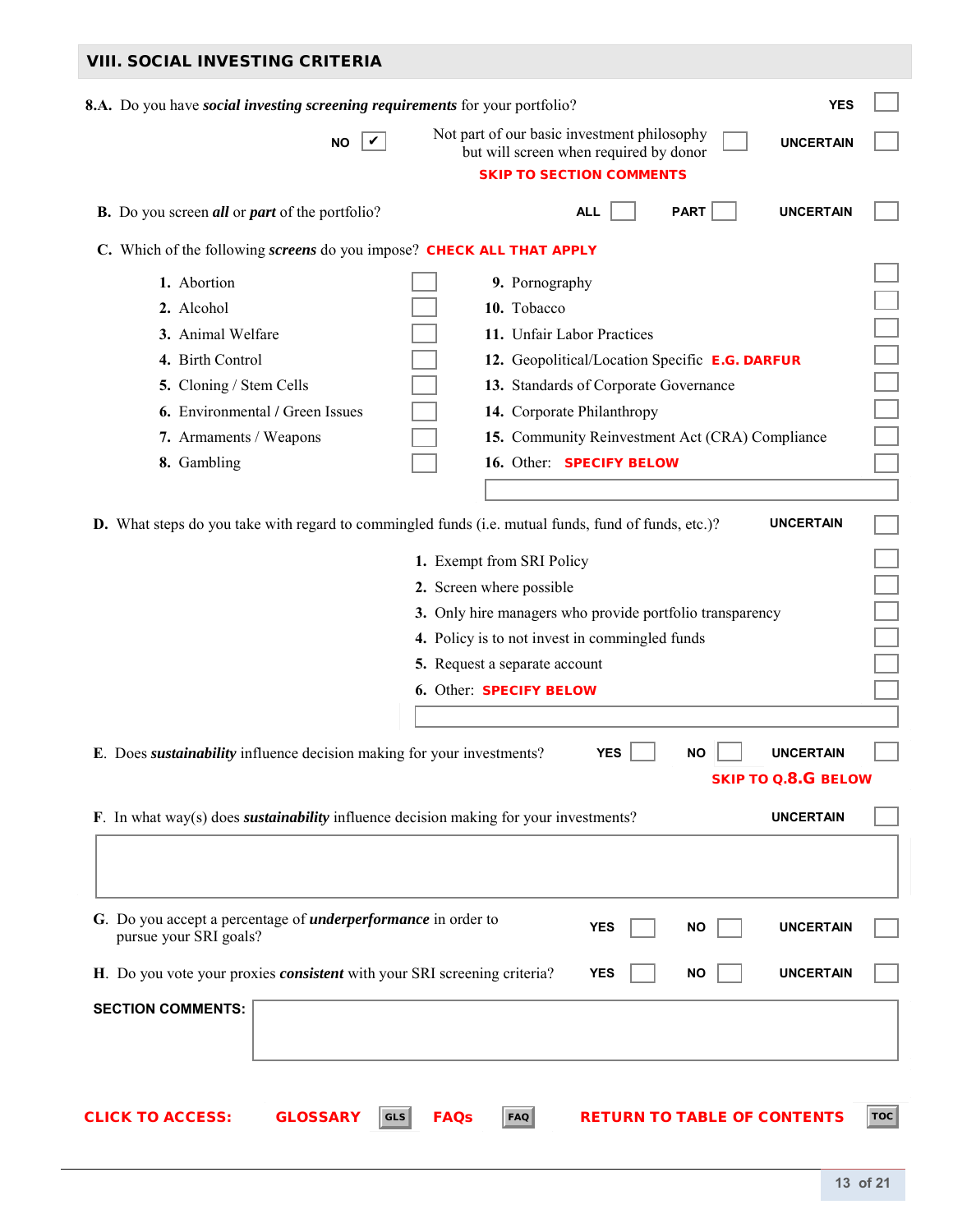## IX. UNDERWATER FUNDS

| IA. UNDERWATER FUNDS                                                                                                                                           |                                                                                 |            |                           |            |          |                                    |                  |            |
|----------------------------------------------------------------------------------------------------------------------------------------------------------------|---------------------------------------------------------------------------------|------------|---------------------------|------------|----------|------------------------------------|------------------|------------|
|                                                                                                                                                                | FUNDS WITH A CURRENT MARKET VALUE THAT IS LESS THAN THEIR HISTORIC DOLLAR VALUE |            |                           |            |          |                                    |                  |            |
| <b>9.A.</b> At <i>June 30, 2010</i> , what percentage, if any, of your total endowment was <i>underwater</i> ?                                                 |                                                                                 |            |                           |            |          | $3.44 \, \frac{\%}{\%}$            | <b>UNCERTAIN</b> |            |
| <b>B.</b> Have you or your board discussed <b>FASB</b> Staff Position (FSP)<br>117-1 regarding the classification of assets in your endowment?                 |                                                                                 |            |                           |            | YES<br>✓ | <b>NO</b>                          | <b>UNCERTAIN</b> |            |
| C. Has your institution classified portions of the endowment as<br>permanently restricted, temporarily restricted or unrestricted<br>in response to FSP 117-1? |                                                                                 |            |                           | <b>YES</b> |          | <b>NO</b>                          | <b>UNCERTAIN</b> |            |
| <b>D.</b> Have you had to make adjustments under UPMIFA in order to handle funds previously classified as "underwater funds"?                                  |                                                                                 |            |                           |            |          |                                    |                  |            |
|                                                                                                                                                                |                                                                                 |            |                           | <b>YES</b> |          | <b>NO</b>                          | <b>UNCERTAIN</b> |            |
| <b>SECTION COMMENTS:</b>                                                                                                                                       |                                                                                 |            |                           |            |          |                                    |                  |            |
| <b>CLICK TO ACCESS:</b>                                                                                                                                        | <b>GLOSSARY</b>                                                                 | <b>GLS</b> | <b>FAQs</b><br><b>FAQ</b> |            |          | <b>RETURN TO TABLE OF CONTENTS</b> |                  | <b>TOC</b> |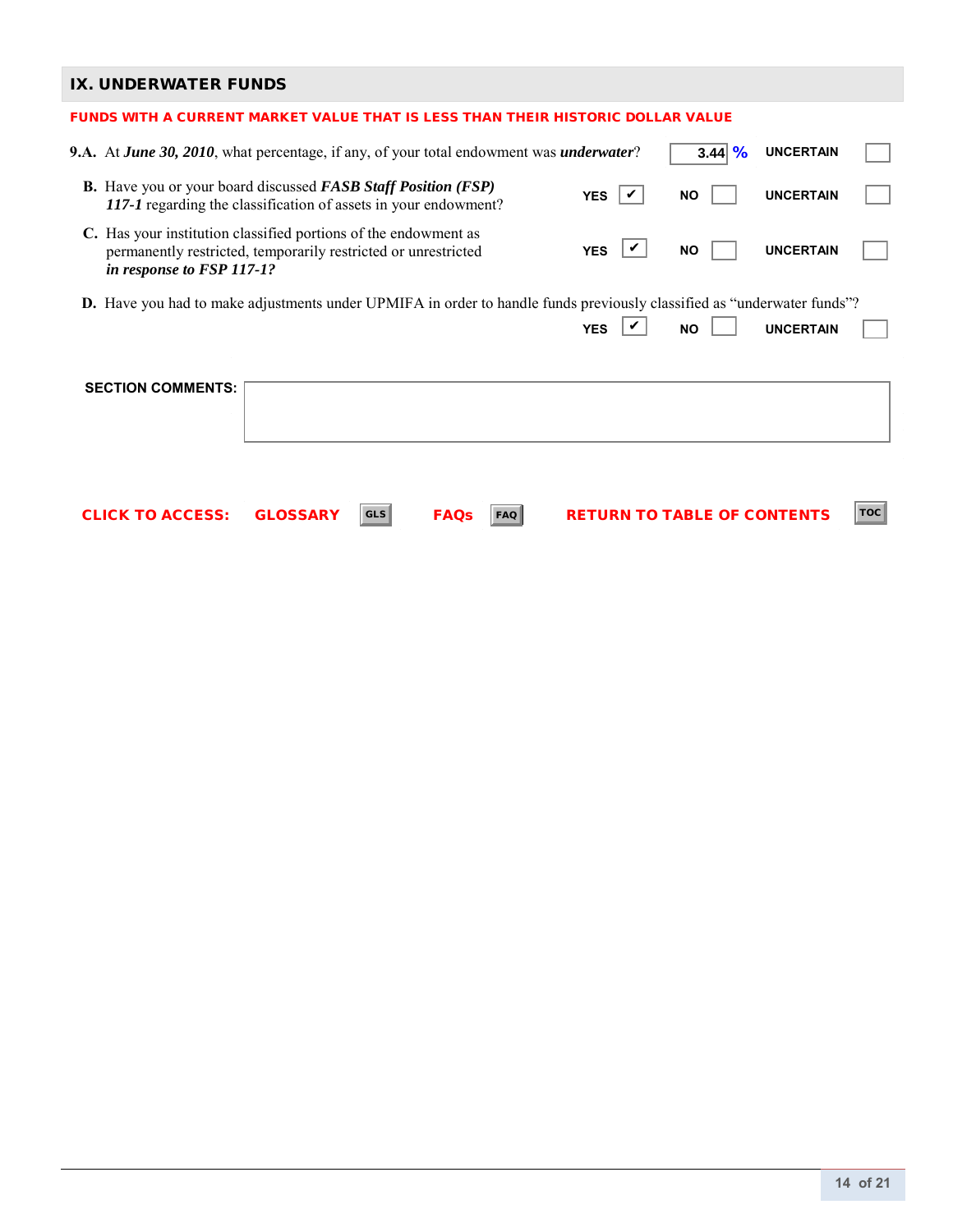| X. HIGHER EDUCATION PRICE INDEX (HEPI) |                                                 |                                                                                                                                                          |  |
|----------------------------------------|-------------------------------------------------|----------------------------------------------------------------------------------------------------------------------------------------------------------|--|
| 10. How do you use the HEPI?           | DO NOT USE $ V $<br><b>CHECK ALL THAT APPLY</b> | 1. Setting Spending Rate<br>2. Budget Process<br>3. Setting Tuition & Fees<br>4. As Investment Benchmark or Hurdle Rate<br>5. Other <b>SPECIFY BELOW</b> |  |
| <b>SECTION COMMENTS:</b>               |                                                 |                                                                                                                                                          |  |

CLICK TO ACCESS: GLOSSARY FAQs RETURN TO TABLE OF CONTENTS GLS FAQ TOC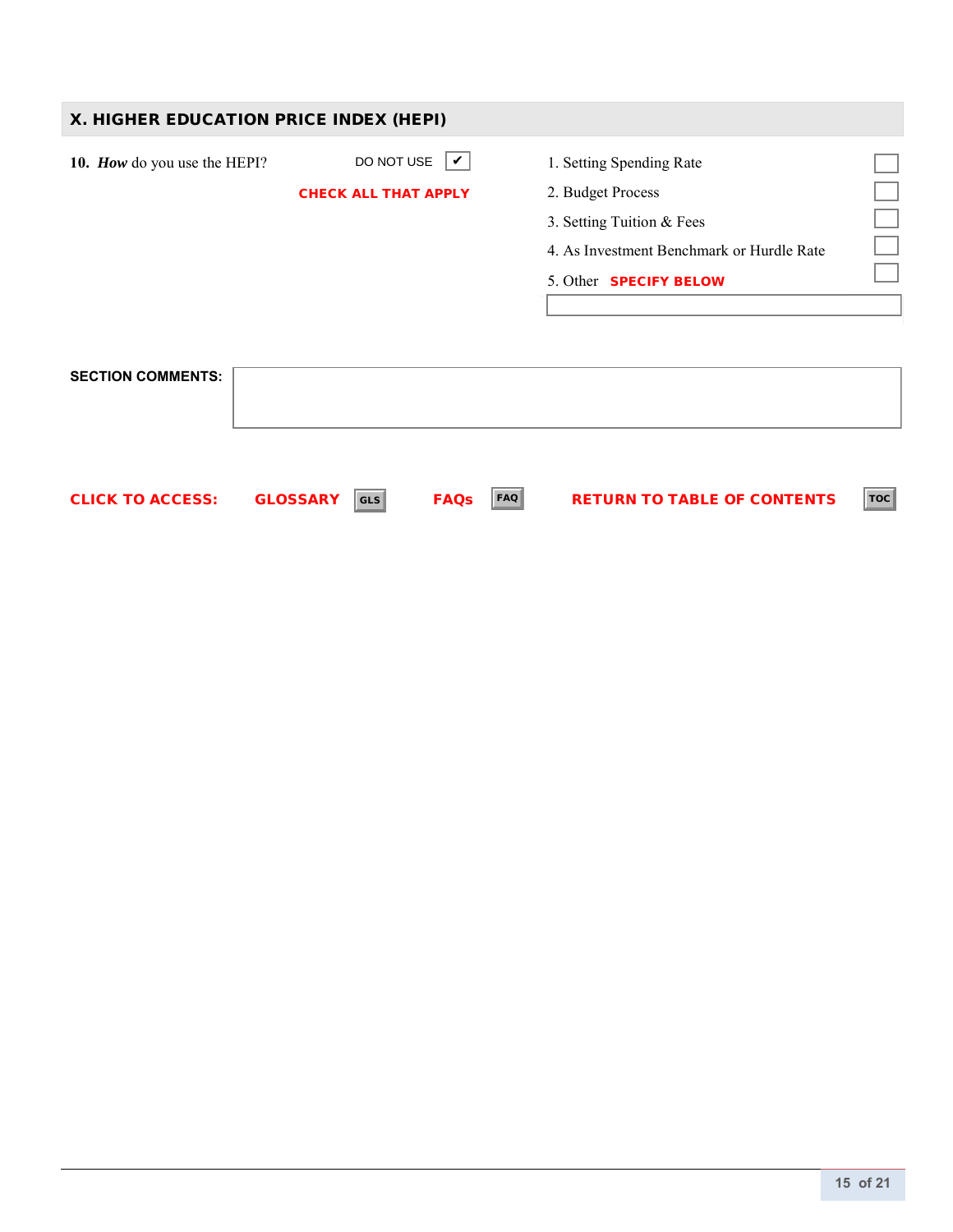### XI. INSTITUTIONAL DEBT

| <i>debt</i> during the past fiscal year?                           | <b>B.</b> Has your institution <i>increased</i> or <i>decreased</i> its <i>overall</i>                                               |            |            |                             |             |               |                  |              |
|--------------------------------------------------------------------|--------------------------------------------------------------------------------------------------------------------------------------|------------|------------|-----------------------------|-------------|---------------|------------------|--------------|
|                                                                    |                                                                                                                                      |            |            | <b>INCREASED</b>            |             | V             | <b>DECREASED</b> |              |
|                                                                    |                                                                                                                                      |            |            | <b>NO CHANGE</b>            |             |               | <b>UNCERTAIN</b> |              |
|                                                                    | C. Does your institution plan to significantly <i>increase its debt</i><br>in the next two years? SIGNIFICANTLY = $> 10\%$           |            | <b>YES</b> |                             | <b>NO</b>   | $\checkmark$  | <b>UNCERTAIN</b> |              |
| <b>D.</b> Does your institution have a <i>formal debt policy</i> ? |                                                                                                                                      |            | <b>YES</b> |                             | <b>NO</b>   | V             | <b>UNCERTAIN</b> |              |
| institution's total long-term debt?                                | <b>E.</b> From your most recent financial statement, what is your                                                                    |            | \$         |                             | 188,897,483 |               | <b>NO DEBT</b>   |              |
| BCH9. = BC 896Hz G? = D HC E '% C                                  |                                                                                                                                      |            |            | <b>ENTER ACTUAL DOLLARS</b> |             |               | <b>UNCERTAIN</b> |              |
| institution's <i>operating budget</i> ?                            | F. What is the debt service of your institution as a <i>percentage</i> of your                                                       |            |            |                             | 7.00        | $\frac{9}{6}$ | <b>UNCERTAIN</b> |              |
|                                                                    | G. Do you use interest rate <i>swaps</i> to reduce risk of floating rate debt?                                                       |            | <b>YES</b> | V                           | <b>NO</b>   |               | <b>UNCERTAIN</b> |              |
|                                                                    | H. What percentage of institutional debt is fixed rate<br>versus floating? INCLUDE SWAPPED INTO FIXED                                |            |            | 100.00                      |             | % FIXED       | <b>UNCERTAIN</b> |              |
|                                                                    | I. What was the interest rate, on average, of your fixed rate<br>debt during the fiscal year ending June $30th$ , 2010?              |            |            | 4.62                        |             | % FIXED       | <b>UNCERTAIN</b> |              |
|                                                                    | NOTE: IF Q.11.H = 100%, SKIP TO Q.11.L                                                                                               |            |            |                             |             |               |                  |              |
|                                                                    | J. What was the interest rate, on average, of your floating rate<br>debt during the fiscal year ending June 30 <sup>th</sup> , 2010? |            |            |                             |             | % FLOATING    | <b>UNCERTAIN</b> |              |
| floating rate debt?                                                | K. What has your institution done or what will it do to change the <i>structure</i> of its                                           |            |            | <b>CHECK ALL THAT APPLY</b> |             |               | <b>UNCERTAIN</b> |              |
|                                                                    | 1. Refinance                                                                                                                         |            |            |                             |             |               |                  | $\checkmark$ |
|                                                                    | 2. Refund                                                                                                                            |            |            |                             |             |               |                  |              |
|                                                                    | 3. Continue to use alternative financing method defined by the contract if the auction fails                                         |            |            |                             |             |               |                  |              |
|                                                                    | 4. Nothing                                                                                                                           |            |            |                             |             |               |                  |              |
|                                                                    | 5. Other: SPECIFY BELOW                                                                                                              |            |            |                             |             |               |                  |              |
|                                                                    |                                                                                                                                      |            |            |                             |             |               |                  |              |
| L. Did you have <i>outstanding debt</i> that was insured           |                                                                                                                                      | <b>YES</b> |            |                             | ΝO          |               | <b>UNCERTAIN</b> |              |

### **INSTITUTIONAL DEBT SECTION CONTINUES ON NEXT PAGE**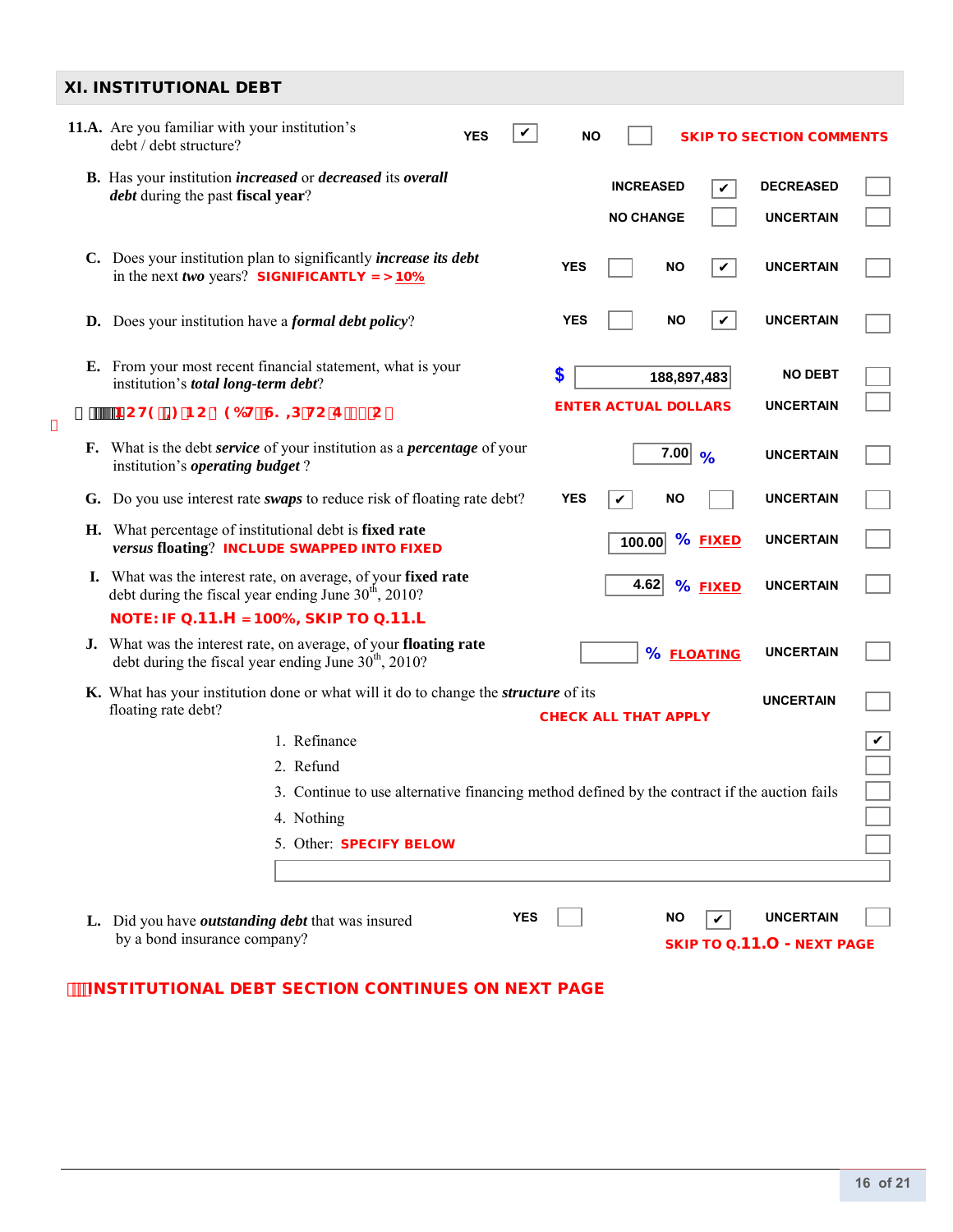|    | M. Did the <i>downgrade in credit ratings</i> at those firms affect your<br>ability to rollover floating rate issues on acceptable terms? |                                                                                                                                                                                                                                                                                                                             |                           |                | <b>YES</b> |                  | <b>NO</b>                          | <b>UNCERTAIN</b>                                    |            |
|----|-------------------------------------------------------------------------------------------------------------------------------------------|-----------------------------------------------------------------------------------------------------------------------------------------------------------------------------------------------------------------------------------------------------------------------------------------------------------------------------|---------------------------|----------------|------------|------------------|------------------------------------|-----------------------------------------------------|------------|
|    | N. Would the downgrade affect <i>interest rates and terms</i> you<br>would have to offer on new debt offerings - floating or fixed?       |                                                                                                                                                                                                                                                                                                                             |                           |                | <b>YES</b> |                  | <b>NO</b>                          | <b>UNCERTAIN</b>                                    |            |
| O. | Do you currently maintain a line of credit with a<br>financial institution?                                                               |                                                                                                                                                                                                                                                                                                                             |                           |                | <b>YES</b> |                  | <b>NO</b>                          | <b>UNCERTAIN</b><br><b>SKIP TO Q.11.Q BELOW</b>     |            |
|    | <b>P.</b> Is your line of credit secured or unsecured?                                                                                    |                                                                                                                                                                                                                                                                                                                             |                           | <b>SECURED</b> |            | <b>UNSECURED</b> |                                    | <b>UNCERTAIN</b>                                    |            |
|    | Q. Are you planning to establish a new or additional line<br>of credit with a financial institution?                                      |                                                                                                                                                                                                                                                                                                                             |                           |                | <b>YES</b> |                  | <b>NO</b>                          | <b>UNCERTAIN</b><br><b>SKIP TO SECTION COMMENTS</b> |            |
|    | <b>R.</b> Will that line be secured or unsecured?                                                                                         |                                                                                                                                                                                                                                                                                                                             |                           | <b>SECURED</b> |            | <b>UNSECURED</b> |                                    | <b>UNCERTAIN</b>                                    |            |
|    | <b>SECTION COMMENTS:</b>                                                                                                                  | In February, 2010 the College refinanced all of its variable rate issues with a par amount of \$57,600,000 and<br>\$29,500,000 of its medium term notes with long-term fixed rate bonds. At the same time, the College entered<br>into a reverse swap to lock in the risk of the original swap on its variable rate issues. |                           |                |            |                  |                                    |                                                     |            |
|    | <b>CLICK TO ACCESS:</b>                                                                                                                   | <b>GLOSSARY</b>                                                                                                                                                                                                                                                                                                             | <b>FAQs</b><br><b>GLS</b> | <b>FAQ</b>     |            |                  | <b>RETURN TO TABLE OF CONTENTS</b> |                                                     | <b>TOC</b> |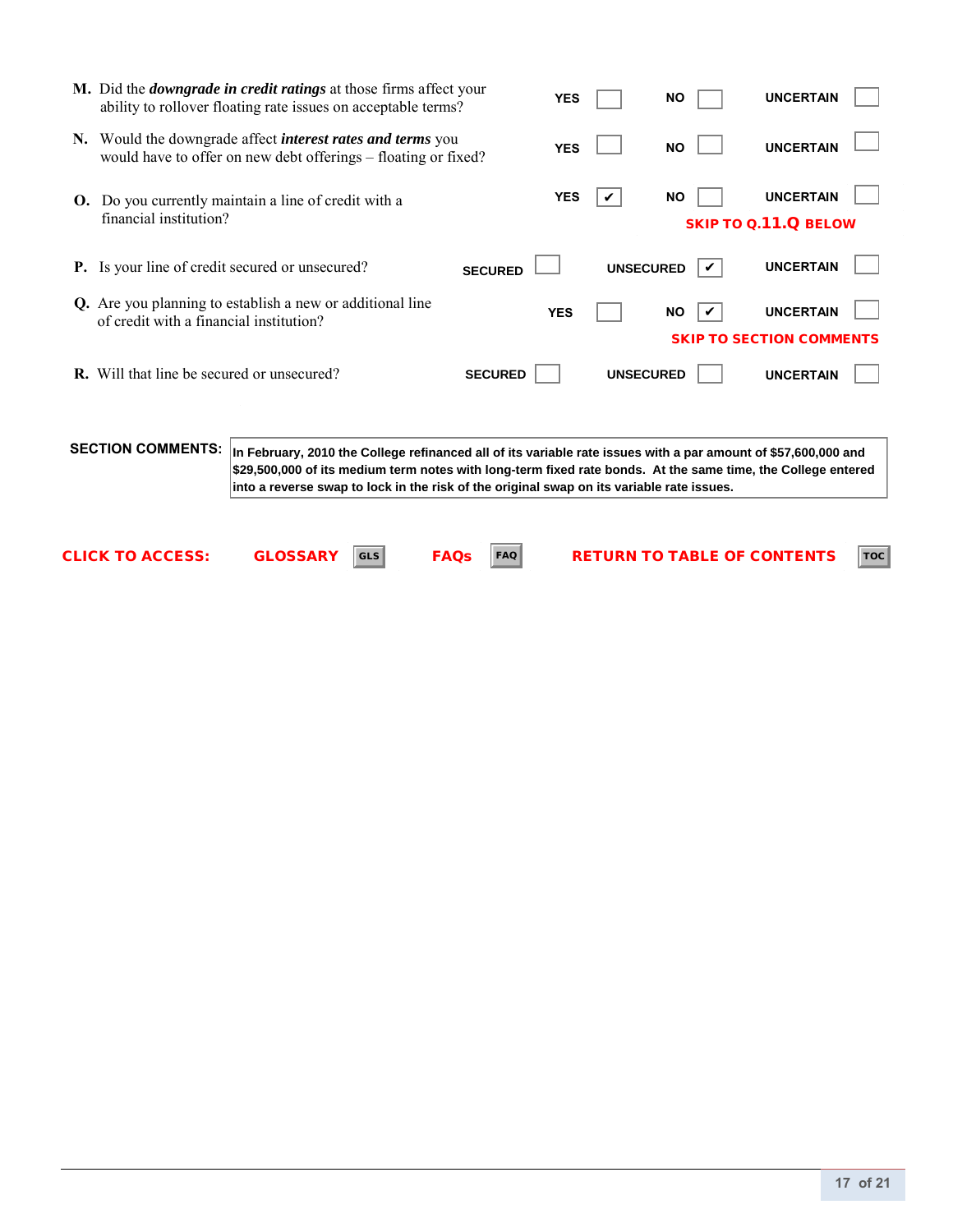## XII. FEES AND EXPENSES

**12.A.** In dollars *or* basis points, what were the *total costs* of managing your investment program during **fiscal year 2010**?

| 1,969,390<br><b>DOLLARS</b><br><b>BASIS POINTS</b><br><b>UNCERTAIN</b><br><b>OR</b><br><b>ENTER ACTUAL DOLLARS</b> |              |                   |                 |           |      |                                                |                |
|--------------------------------------------------------------------------------------------------------------------|--------------|-------------------|-----------------|-----------|------|------------------------------------------------|----------------|
| <b>B.</b> Which of the following do you include in total cost calculations?<br><b>UNCERTAIN</b>                    |              |                   |                 |           |      |                                                |                |
| C. In dollars or basis points, what fees are paid for each of these categories?<br><b>UNCERTAIN</b>                |              |                   |                 |           |      |                                                |                |
| <b>CHECK ALL THAT APPLY</b>                                                                                        | В.           | <b>C.</b> DOLLARS |                 | <b>OR</b> |      | <b>C.</b> BASIS POINTS                         |                |
| 1. Asset Management Fees and Mutual Fund<br>Expenses                                                               | $\checkmark$ | \$                | 1,627,776       | <b>OR</b> |      | <b>UNCERTAIN</b>                               |                |
| 2. Direct Expenses<br>E.G. SUB-ADVISORY FEES, CUSTODY,<br><b>AUDIT &amp; RECORD KEEPING</b>                        | $\checkmark$ | $\mathbf{s}$      | 32,447          | <b>OR</b> |      | <b>UNCERTAIN</b>                               |                |
| 3. Incentive/Performance Fees Paid to Asset Managers                                                               | $\checkmark$ | \$                | 45,456          | <b>OR</b> |      | <b>UNCERTAIN</b>                               |                |
| 4. Internal Staff                                                                                                  | $\checkmark$ | \$                | 183,997         | <b>OR</b> |      | <b>UNCERTAIN</b>                               |                |
| 5. Consultant Fees/Outsourcing Fees                                                                                | $\checkmark$ | \$                | 79,714          | OR        |      | <b>UNCERTAIN</b>                               |                |
| 6. Other <b>SPECIFY BELOW</b>                                                                                      | $\checkmark$ | \$                |                 | OR        |      | <b>UNCERTAIN</b>                               |                |
|                                                                                                                    |              | \$                | 1,969,390 TOTAL |           | 0.00 |                                                |                |
|                                                                                                                    |              |                   |                 |           |      | <b>TOTAL SHOULD = AMOUNT ENTERED IN Q.12.A</b> |                |
| <b>SECTION COMMENTS:</b>                                                                                           |              |                   |                 |           |      |                                                |                |
| <b>GLS</b><br><b>GLOSSARY</b><br><b>CLICK TO ACCESS:</b>                                                           | <b>FAQs</b>  | <b>FAQ</b>        |                 |           |      | <b>RETURN TO TABLE OF CONTENTS</b>             | $\textsf{TOC}$ |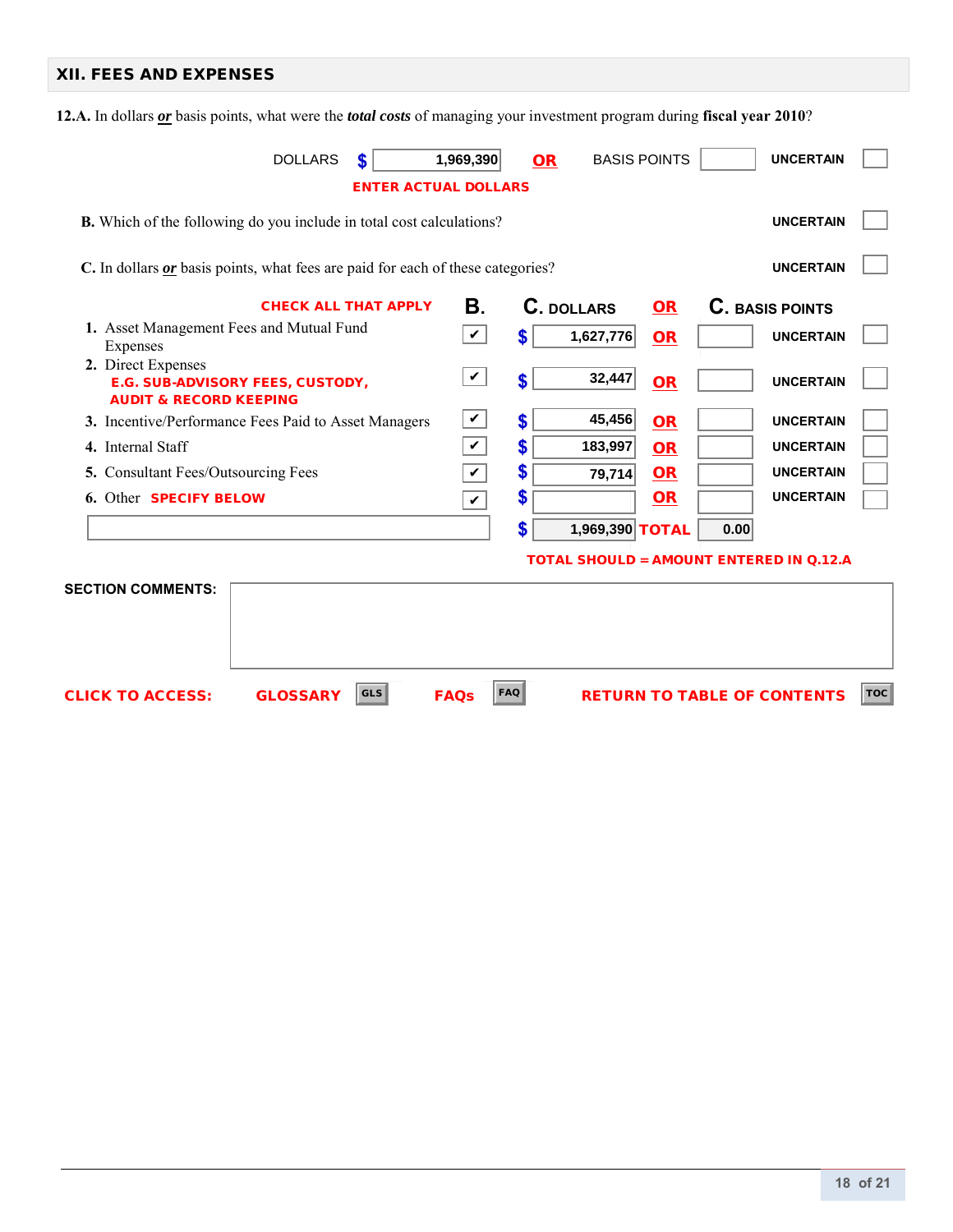| <b>XIII. CONSULTANTS</b>                                                     |                                                          |
|------------------------------------------------------------------------------|----------------------------------------------------------|
| 13. For which of the following do you use a consultant? CHECK ALL THAT APPLY | <b>DO NOT USE CONSULTANT</b>                             |
|                                                                              | 1. Asset Allocation/Rebalancing                          |
|                                                                              | $\checkmark$<br>2. Manager Selection                     |
| 3. Policy Review                                                             | V                                                        |
|                                                                              | $\checkmark$<br>4. Performance Attribution & Measurement |
|                                                                              | 5. Outsourced Investment Management                      |
|                                                                              | <b>6.</b> Socially Responsible Investing Review          |
|                                                                              | 7. Other: SPECIFY BELOW                                  |
|                                                                              |                                                          |
|                                                                              |                                                          |
| <b>SECTION COMMENTS:</b>                                                     |                                                          |
|                                                                              |                                                          |
|                                                                              |                                                          |

 $\textsf{CLICK TO ACCESS:} \qquad \textsf{GLOSSARY} \; \; |\rm{cts}| \qquad \textsf{FAQs} \quad \; |\rm{FAQ} \; \; \qquad \textsf{RETURN TO TABLE OF CONTENTS} \; \; |\rm{TOC} \; \; |\rm{TC} \; \; |\rm{TC} \; \; |\rm{TC} \; \; |\rm{TC} \; \; |\rm{TC} \; \; |\rm{TC} \; \; |\rm{TC} \; \; |\rm{TC} \; \; |\rm{TC} \; \; |\rm{TC} \; \; |\rm{TC} \; \; |\rm{TC} \; \; |\rm{TC} \; \; |\rm{TC} \; \; |\rm{TC} \; \$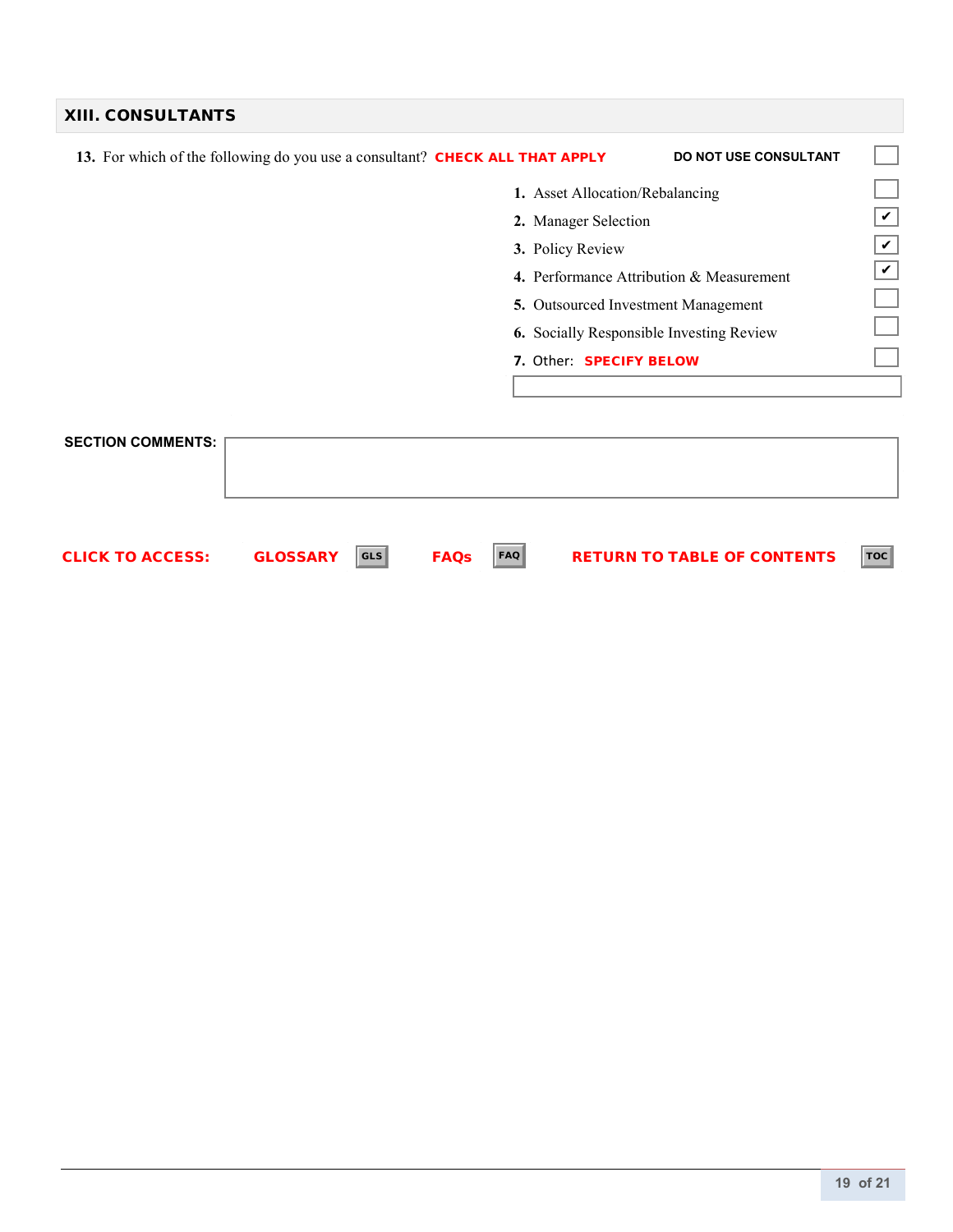| <b>XIV. GOVERNANCE / RESOURCES</b>                                                                                                                            |                                                                                          |
|---------------------------------------------------------------------------------------------------------------------------------------------------------------|------------------------------------------------------------------------------------------|
| 14.A. <i>Including yourself</i> , how many <i>full-time equivalent (FTE)</i> staff does your organization employ in<br>the <i>investment management</i> area? | 2.50                                                                                     |
|                                                                                                                                                               | TWO PEOPLE, EACH EMPLOYED AT INVESTMENT MANAGEMENT FUNCTIONS 25% OF THEIR TIME = .50 FTE |
| <b>B.</b> Including yourself, by title, which of the following have a role in your organization's<br><i>investment management</i> area?                       | <b>NONE ON STAFF</b><br><b>CHECK ALL THAT APPLY</b>                                      |
| IF "OTHER/S" = CPA, CFA, ETC. PROVIDE TITLE                                                                                                                   | <b>FINANCIAL PROFESSIONALS</b>                                                           |
|                                                                                                                                                               | 1. CFO                                                                                   |
|                                                                                                                                                               | 2. Treasurer / Controller / Accountant                                                   |
|                                                                                                                                                               | V<br>3. Other Financial Professional(s) SPECIFY                                          |
|                                                                                                                                                               | <b>CPA</b>                                                                               |
|                                                                                                                                                               | <b>INVESTMENT PROFESSIONALS</b>                                                          |
|                                                                                                                                                               | <b>4. CIO</b>                                                                            |
|                                                                                                                                                               | 5. Portfolio Manager                                                                     |
|                                                                                                                                                               | 6. Analyst                                                                               |
|                                                                                                                                                               | 7. Researcher                                                                            |
|                                                                                                                                                               | 8. Other <i>Investment</i> Professional(s) <b>SPECIFY</b>                                |
|                                                                                                                                                               |                                                                                          |
|                                                                                                                                                               | 9. Other Professional(s) SPECIFY                                                         |

 **C.** How many *separate* firms does your fund *currently* use for management of:

|                                                                                                                                                                                                | <b>ENTER "O" IF NONE</b>                        | <b>NUMBER</b> | <b>UNCERTAIN</b> |  |
|------------------------------------------------------------------------------------------------------------------------------------------------------------------------------------------------|-------------------------------------------------|---------------|------------------|--|
| <b>NOTE: ALTERNATIVE STRATEGIES INCLUDE BOTH</b><br><b>MARKETABLE ALTERNATIVES (HEDGE FUNDS, ETC.) AND</b><br><b>NON-MARKETABLE ALTERNATIVES (PRIVATE EQUITY,</b><br><b>REAL ASSETS, ETC.)</b> | 1. Domestic Equities?                           |               |                  |  |
|                                                                                                                                                                                                | 2. Fixed Income?                                |               |                  |  |
|                                                                                                                                                                                                | 3. International Equities?                      |               |                  |  |
|                                                                                                                                                                                                | 4. Alternative Strategies                       |               |                  |  |
|                                                                                                                                                                                                | a. Direct?                                      | 25            |                  |  |
|                                                                                                                                                                                                | <b>b.</b> Fund of Funds?                        | 13            |                  |  |
|                                                                                                                                                                                                | 5. Total <i>separate</i> firms                  | 48            |                  |  |
|                                                                                                                                                                                                | TOTAL IS THE SUM OF 1 THRU 4b MINUS ANY OVERLAP |               |                  |  |

**D.** Have you substantially outsourced **or** are you considering substantially outsourcing your investment management function *to a third party*?

 $\overline{\phantom{0}}$ 

H ٦

|                          |                               | <b>OUTSOURCED</b>         | <b>CONSIDERING</b>                 | <b>NEITHER</b> | v          |
|--------------------------|-------------------------------|---------------------------|------------------------------------|----------------|------------|
| <b>SECTION COMMENTS:</b> |                               |                           |                                    |                |            |
|                          |                               |                           |                                    |                |            |
| <b>CLICK TO ACCESS:</b>  | <b>GLS</b><br><b>GLOSSARY</b> | <b>FAQ</b><br><b>FAQS</b> | <b>RETURN TO TABLE OF CONTENTS</b> |                | <b>TOC</b> |